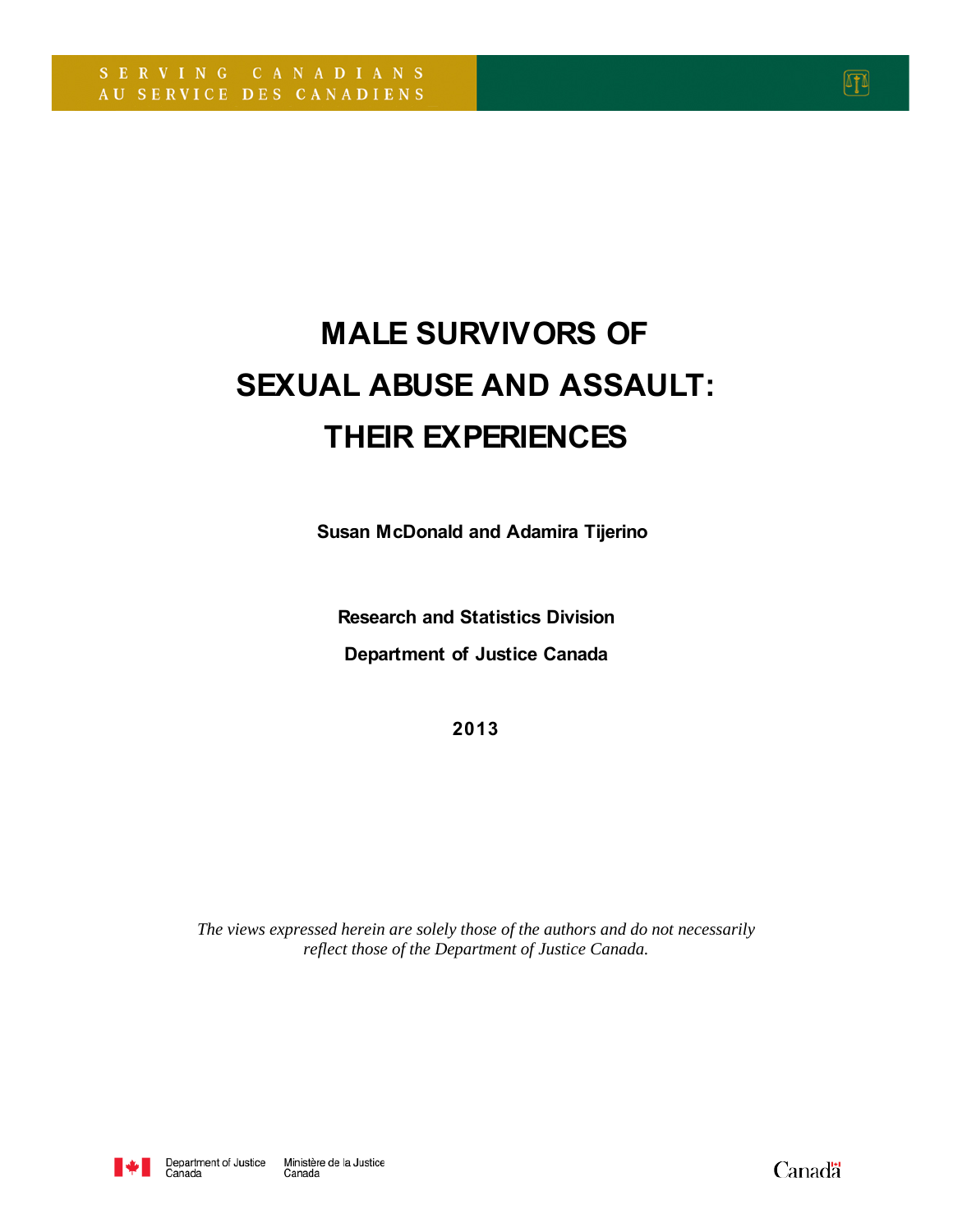©Her Majesty the Queen in Right of Canada, represented by the Minister of Justice and Attorney General of Canada, 2013

ISBN 978-1-100-22532-6

Cat. No J2-383/2013E-PDF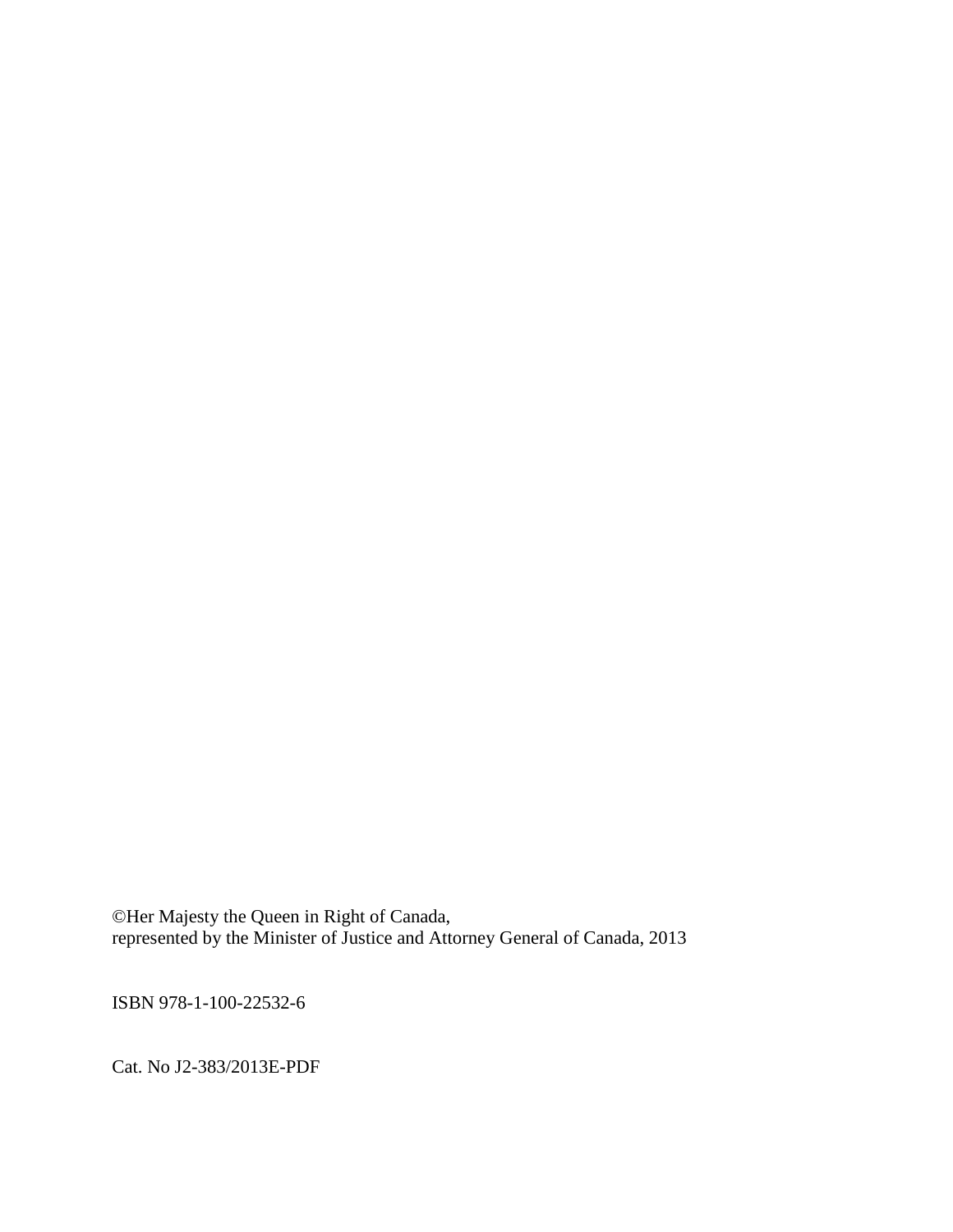# Contents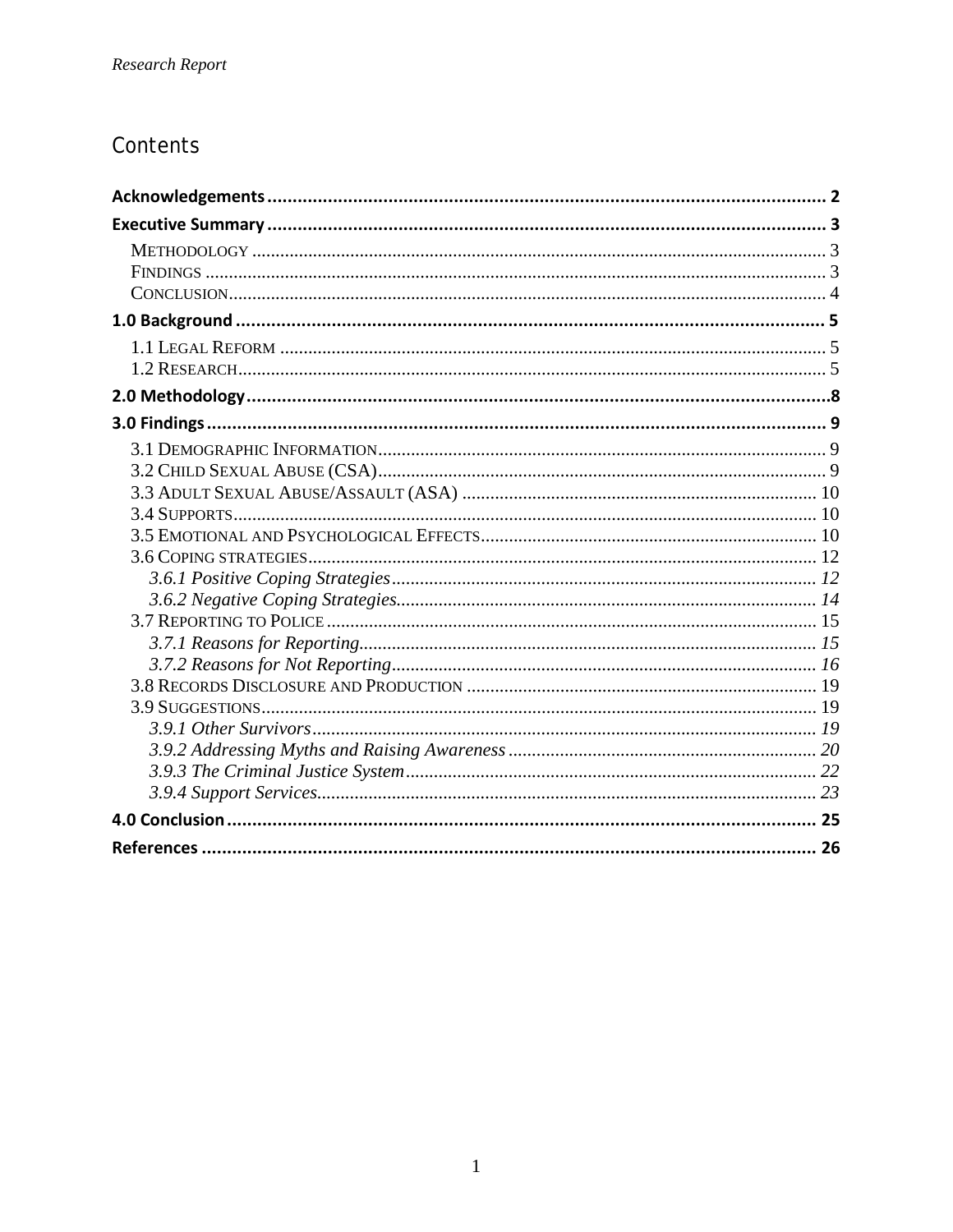# **Acknowledgements**

<span id="page-3-0"></span>The authors would like to thank all the men who volunteered for an interview taking the time to share their experiences and thoughts, as well as the directors and staff at the two men's centres for all their support and assistance with this project.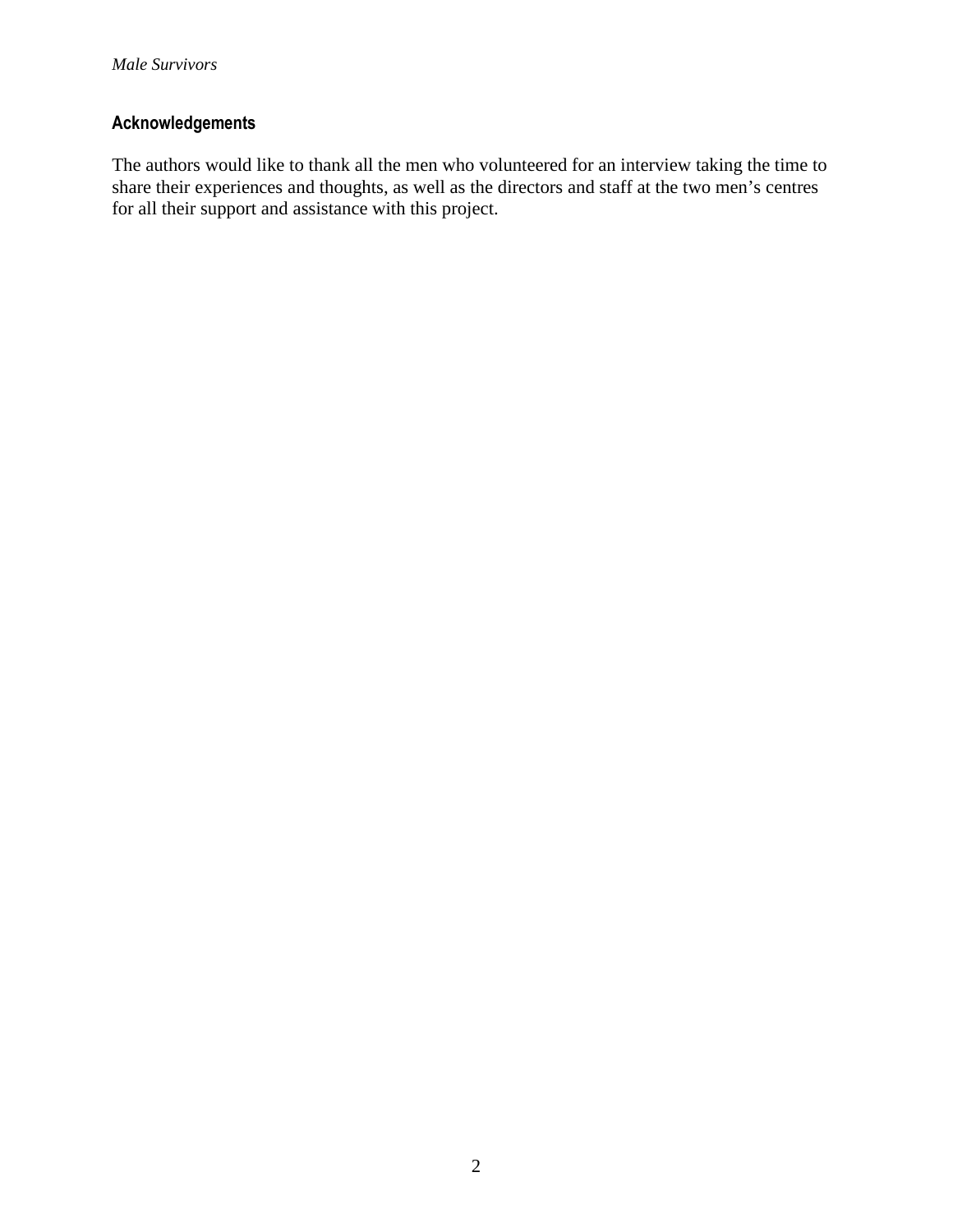# **Executive Summary**

Over the past three decades, the Canadian criminal law on sexual assault and other sexual offences has changed quite significantly through both the courts and parliament. It is now recognized that males, both as children and as adults, can be victims and survivors of sexual abuse and sexual assault. The majority of victims of sexual assault are female and there is a significant body of research from many disciplines examining the criminal and civil justice system responses, impacts, treatment, etc. The body of research on male victims is much more limited likely due to the smaller numbers and challenges recruiting representative samples. This research study examines the experiences of male survivors of both child sexual abuse (CSA) and adult sexual assault (ASA).

In Canada, statistics come from police-reported and self-reported data. The police-reported data for 2010 show that males accounted for 12% of sexual assault victims (Levels 1, 2 and 3) (Brennan 2012). In nearly half (47%) of police-reported sexual assaults against male victims in 2008, the accused was someone known to the victim (e.g., friend, acquaintance, or current/former dating partner), but was not a family member. In 2009, the self-reported sexual assault victimization rate for males was half the rate for females (15 vs. 34 per 1,000) (Perrault and Brennan 2010, 22) and it is estimated that the majority of sexual assaults against males and females (88%) are not reported to police (Perreault and Brennan 2010, 14).

#### **Methodology**

Researchers worked closely with staff at two men's support centres. Staff provided input on the survey tool, helped recruit participants and provided follow-up counseling to participants if requested. Letters of information and consent were provided to participants. Interviewers conducted a total of 59 semi-structured interviews, each interview lasting on average 45 minutes.

The sampling for this research project was purposive and non-random and thus the findings reflect the experiences of the participants and cannot be generalized to all male sexual abuse/assault victims.

#### **Findings**

The findings section is organized by themes including demographics of the sample, supports, effects, coping strategies and suggestions.

Of the 59 participants, two thirds were between 36 and 54 years of age and three quarters of the sample were Caucasian. There was a range of different levels of education from having completed elementary to having a graduate degree. A third of the sample reported having a physical disability. And almost half had an annual income of less than \$25,000.

Almost all of the participants (n=57) reported having been sexually abused as a child and almost all of those  $(n=53)$  that the perpetrator had been someone they trusted, including family members. A smaller proportion  $(n=10)$  reported having been sexually assaulted as an adult with the majority having been victimized multiple times and the majority (n=8) having also been sexually abused as a child.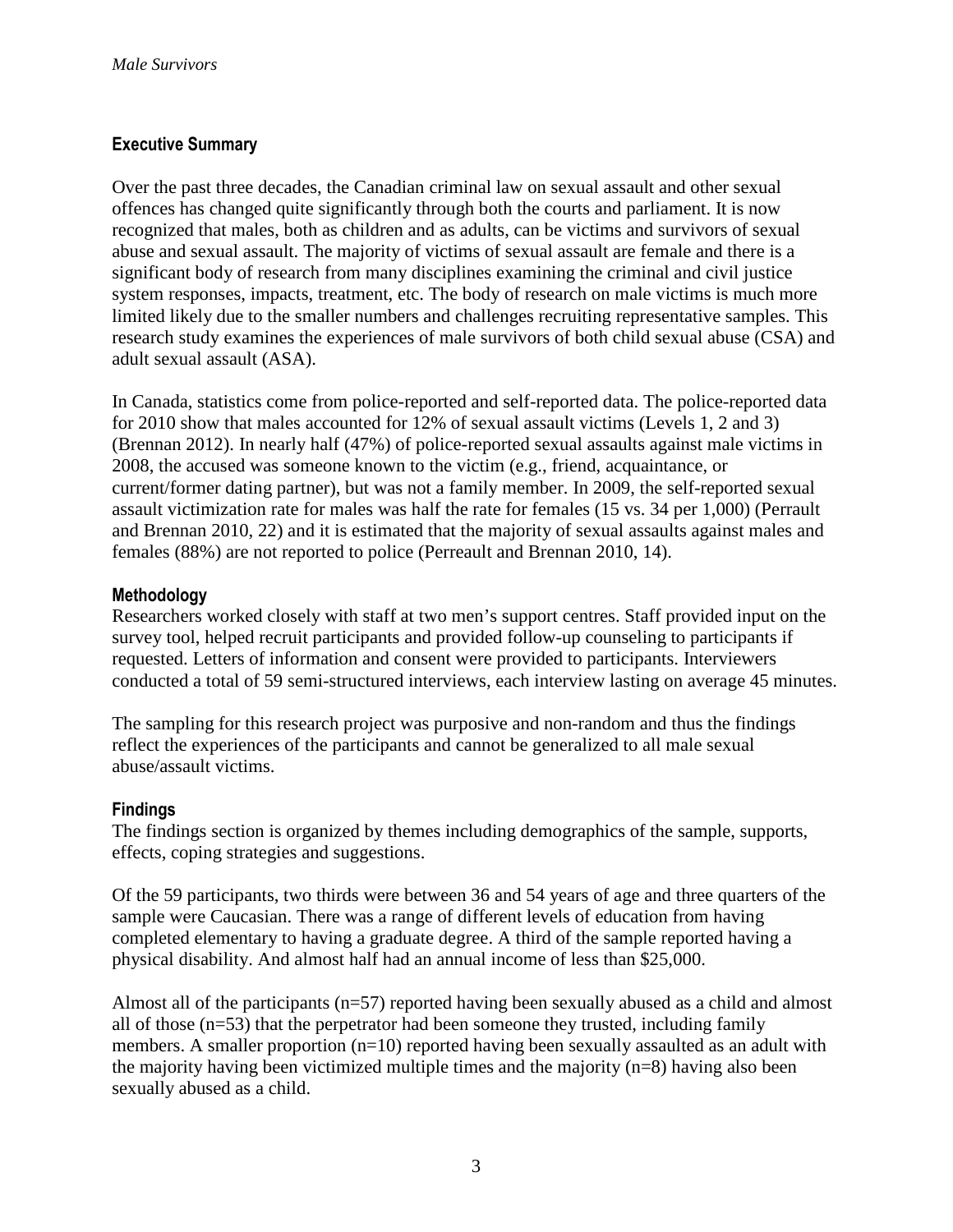Participants spoke of how few supports they had as children and how the men's centres were their main source of support today. They were asked to describe the emotional and psychological effects of the sexual abuse/assault. Almost all participants spoke of having suffered depression and some suffered from Post traumatic Stress Disorder. Many contemplated and attempted suicide. Most were distrustful of others and were extremely ashamed of what had happened, feeling guilty as if it were their fault and feeling unworthy of anyone's love.

Participants were also asked to describe their positive and negative coping strategies. Positive strategies included counseling, sports and hobbies, religion, and volunteer work. Negative strategies included disassociation, alcohol and drug, and sexual promiscuity.

Just over a quarter of those who had experienced CSA reported the abuse to police or told another individual who reported it. Two out of the ten men who had experienced ASA reported it to police told another individual who reported it. Many reported the abuse/assault because they felt they needed to take action or it was recommended by a counselor or family member or friend, or they needed to release feelings. The main reasons for not reporting to police included thinking that no one would believe them, feelings of shame, they did not know they could report to police and there was no family support behind them.

The last questions were about suggestions the participants might have. Many urged other survivors to disclose sexual abuse/assault and seek help. They also recommended that government and/or advocates raise awareness about the issue as they believe that professionals working in justice, education, health or child protection and the general public still are not as aware as they could be and there are still a lot of myths about sexual abuse/assault of males, as children and as adults. Along these lines, participants recommended training for all criminal justice professionals on the dynamics of sexual abuse/assault as well as interviewing and investigative techniques. All participants recommended more resources for survivors, particularly male-focused support services.

#### **Conclusion**

This research study represents one of the few in Canada to examine the experiences of male CSA and ASA survivors. It will contribute to researchers' and practitioners' understanding of the effects of CSA and ASA, as well as coping strategies and suggestions for other survivors and those working in the criminal justice system.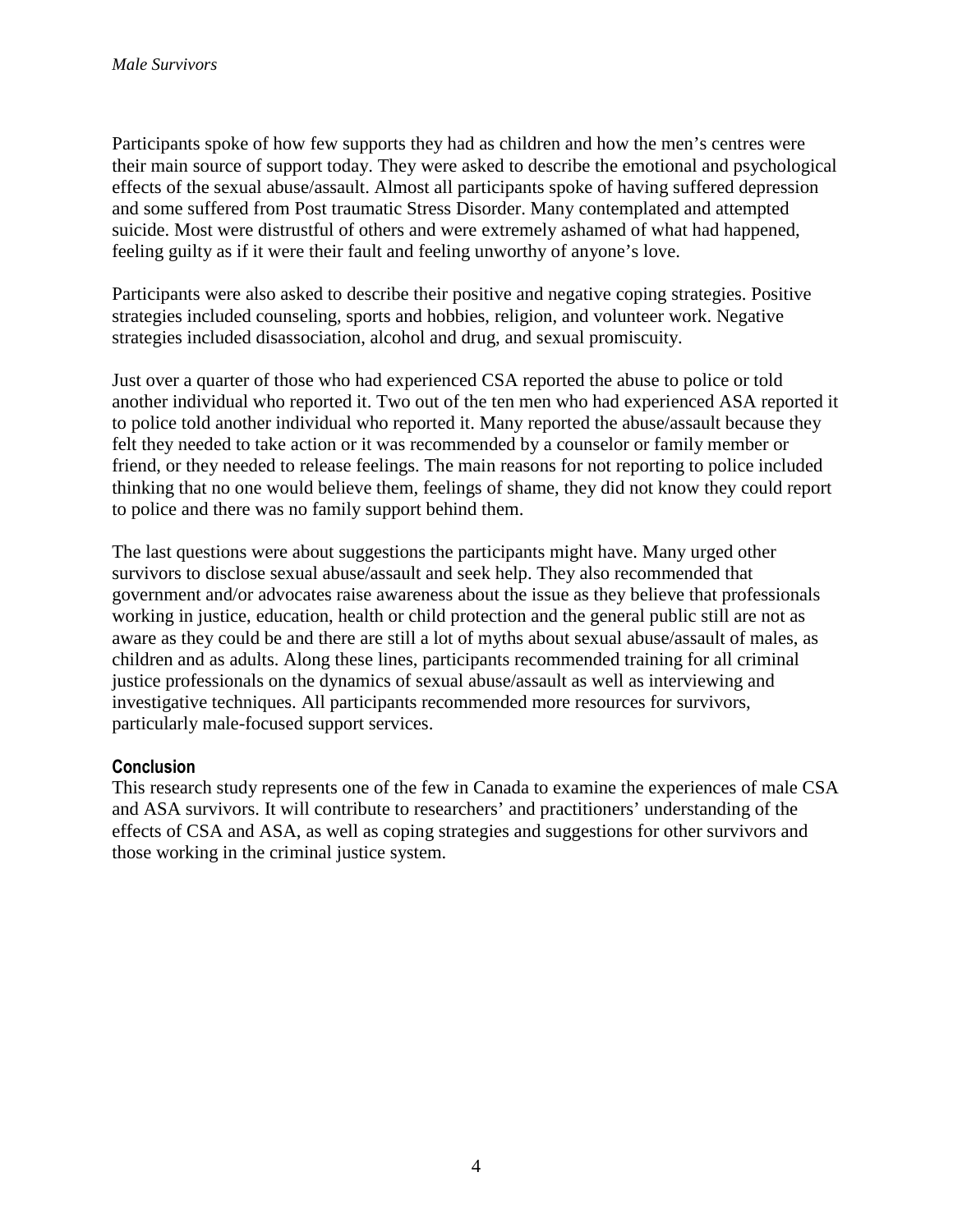# **1.0 Background**

# **1.1 Legal Reform**

Throughout the past three decades, Canada has witnessed dramatic changes to how the criminal justice system responds to sexual assault, through legislative reform, judicial interpretation, policy, programs and training for both criminal justice professionals, as well as professionals in health, social work and education. For the purposes of this study, the most important changes came in [1](#page-3-0)983, at the time of the Badgely Commission (Badgely 1984), when Bill C-127<sup>1</sup> came into force. Bill C-127 repealed the crimes of rape, attempted rape, sexual intercourse with the feeble-minded and indecent assault, replacing them with three levels of sexual assault genderneutral offences. The amendments brought fundamental changes to the *Criminal Code* with respect to the substantive, procedural and evidentiary aspects of Canada's rape and indecent assault laws. Importantly, the new provisions clarified that women and men could be victims of sexual assault and that a spouse of a victim could be charged.<sup>[2](#page-6-0)</sup>

# **1.2 Research**

 $\overline{a}$ 

In comparison to the body of research on female sexual abuse and assault, there is very little research in Canada on male sexual abuse and assault (see for example, Alaggia and Millington 2008; Fuller and Smith 2008; Godbot and Sauborin 2007; Stermac, del Bove and Addison 2004; Trocmé et al. 2010). While many of the impacts and coping strategies that male victims use are similar to those used by female victims, it remains important to have empirical research focusing on men in Canada.

Statistics in terms of nature and prevalence of male sexual abuse or assault come from the selfreport General Social Survey (GSS) on Victimization, which is conducted by Statistics Canada every five years, and from the Incident-Based Uniform Crime Reporting Survey (UCR2), which reflects incidents reported to police. The UCR2 data for 2010 show that males accounted for 12% of sexual assault victims (Levels 1, 2 and 3) (Brennan 2012). Research studies suggest that the majority of the perpetrators are in a position of authority, trust and/or are well-known to victims. In nearly half (47%) of police-reported sexual assaults against male victims in 2008, the accused was someone known to the victim (e.g., friend, acquaintance, or current/former dating partner), but was not a family member. Strangers were the perpetrators in 19% of all policereported sexual assaults committed against men (Brennan and Taylor-Butts 2010).

Overall, the results from the 2009 GSS show that in that year, rates of self-reported sexual assault remained stable from 2004. In 2009, the self-reported sexual assault victimization rate for males was half the rate for females (15 vs. 34 per 1,000) (Perrault and Brennan 2010, 22). We do know that sexual assault is one of the most underreported crimes. For example, results from the 2009 GSS estimate that 88% of sexual assaults (against males and females) were not reported to the police (Perrault and Brennan 2010, 14).

 $<sup>1</sup>$  Prior to 1983, indecent assault of a male was punishable by a maximum of 10 years imprisonment; indecent</sup> assault of a female by only 5 years. *Criminal Code* (1970), sections 149 and 156.

<span id="page-6-1"></span><span id="page-6-0"></span><sup>&</sup>lt;sup>2</sup> For additional information on the history of sexual assault in Canada and ensuing legal reform, see for example Koshan (2010); McDonald et al. (2006).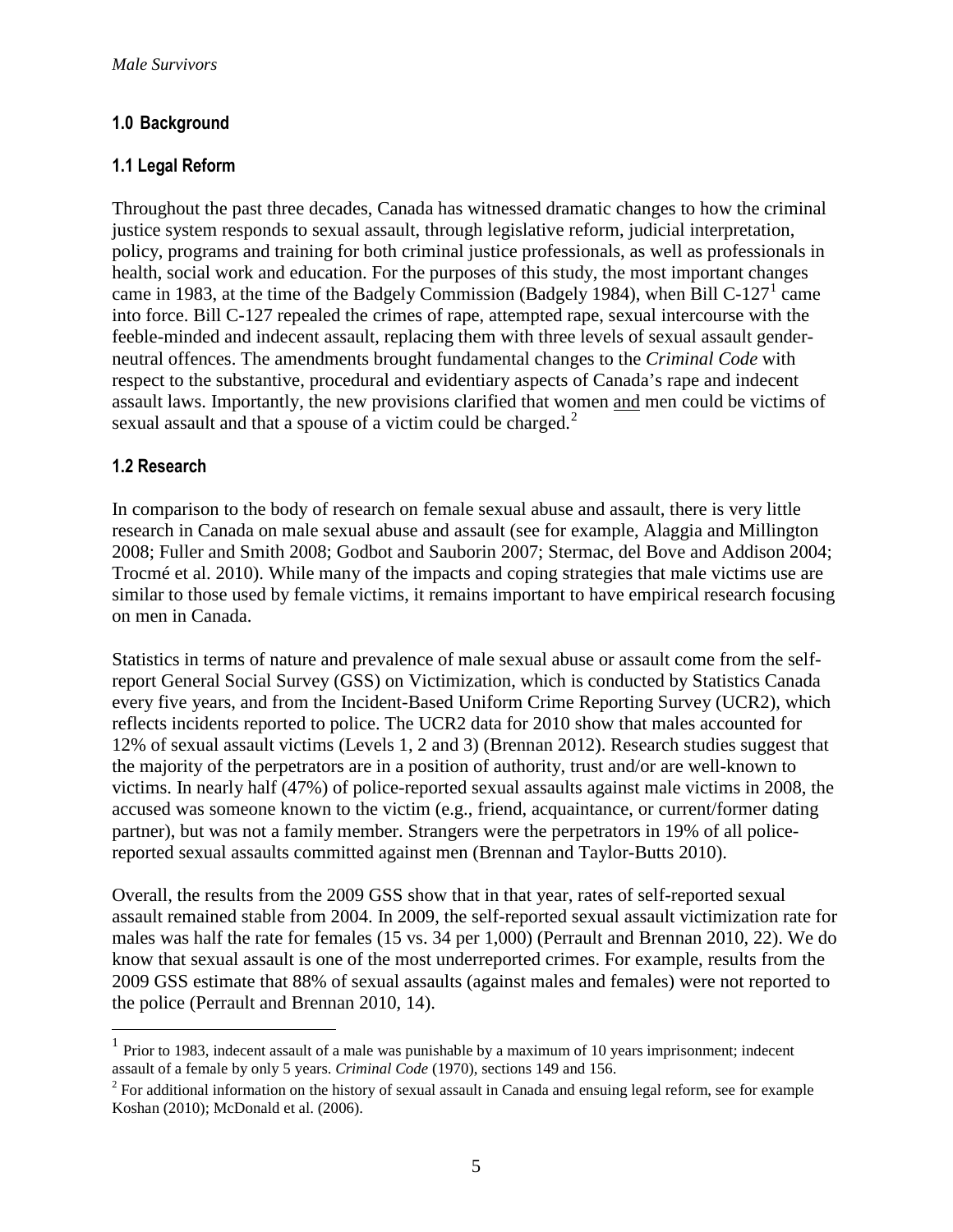As noted in a Statistics Canada release of police-reported crime statistics:

Societal attitudes and perceptions of certain crimes, such as sexual assault or spousal violence, can also affect the number of incidents reported to police. The ease of public reporting and the perception surrounding an incident can impact whether a criminal incident becomes known to police and subsequently reported to Statistics Canada through the UCR Survey (Brennan 2012, 12).

One of the challenges with Canadian data is that where numbers of victims are low, statistics cannot be further disaggregated to better understand the nature of the incidents. One study from the US (Weiss 2010) documents the similarities and differences between male and female sexual assault from the self-report National Crime Victimization Survey (NCVS). By using the NCVS, Weiss (2010) is able to speak about sexual assault in the general male population and she deconstructs what it means to be masculine today in the US. The idea of masculinity includes physical strength, being in control, always wanting and being ready for sex, and being the perpetrator of such assaults, never the victim. Shame appears to play a big role in the decision to report, for both males and females. The negative impact of sexual abuse and assault, regardless of gender, has been well-documented (see Hill 2009 for a summary); Tewksbury (2007) provides a thorough overview of the physical, mental and sexual consequences of male sexual assault.

Tewksbury (2007, 25) begins his overview with a summary of the reasons men do not report assaults, nor seek services. These include: stigma, shame, fear, and having their sexuality questioned. While men may try to find services, they will quickly find that sexual assault/rape crisis centres may only provide services to women or that although they can access services, there are none specifically designed for men. Several years ago, Fuller and Smith (2008) undertook a scan of support services in Canada available to male survivors. At that time, there were only three organizations in the country dedicated to providing services to male survivors.

In terms of physical effects, some research indicates that male sexual assault is more violent with more corollary injuries and weapons tend to be involved when the perpetrator is a stranger. Injuries may also come from being restrained during the assault. Tension headaches, ulcers, nausea and colitis are other frequently cited physical effects (Tewksbury 2007, 26). In one Canadian study, Stermac and colleagues (2004) found that 45% of male survivors in an urban centre who accessed sexual assault centre at a hospital had some type of physical injury (e.g. 25% had a soft tissue injury, 20% had lacerations).

The most common mental health effects include feeling the stigma, shame, embarrassment. Selfharm behaviours and mental health issues are 3.7 times and 2.4 times respectively more likely in survivors of CSA and 2 times and 1.7 times respectively more likely in survivors of ASA (King, Coxell and Mezey 2002). Depression, hostility, sleep difficulties, misuse of alcohol and drugs, as well as suicide attempts are all common mental health effects. These effects are similar to those than women experience. The research, however, does not compare men's and women's responses.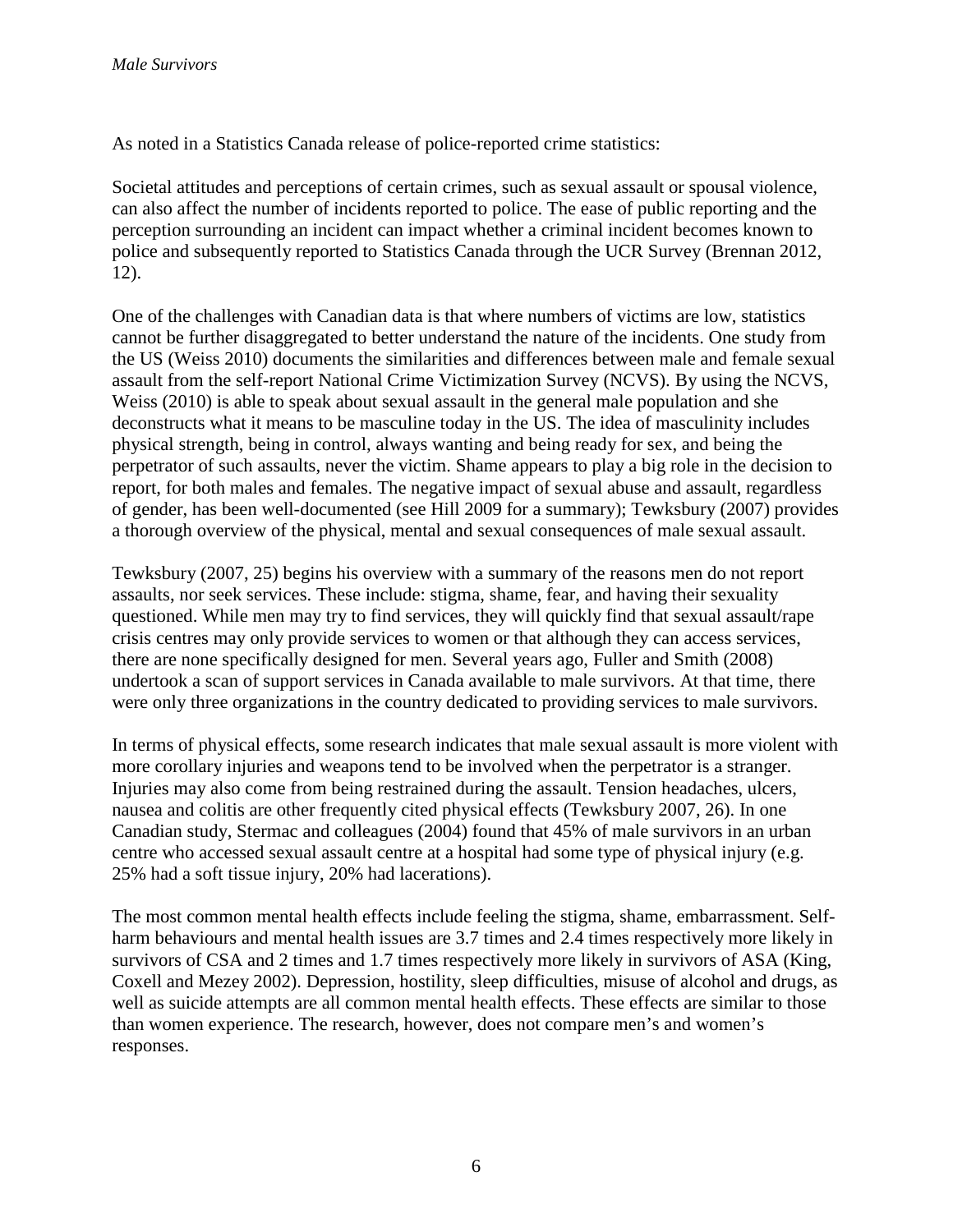In addition, CSA and ASA can have profound effects on a man's identity and sexual activity. Survivors may wonder whether being sexually assaulted where the perpetrator is male "makes" them gay. Similarly, having been a "victim" of a gendered crime, survivors – and those around them - may question their masculinity (Tewksbury 2007, 30). These and other myths continue to permeate society and "exacerbate the difficulties men have in disclosing the experience of sexual assault and increase their stigma while hindering the development of appropriate services and empirical research." (Stermac et al. 2004, 901-902) There may also be issues around sexual activity (e.g. frequent sexual activity with many partners, sexual dysfunction) (Tewksbury 2007, 30). These effects often go unacknowledged, but can have debilitating consequences for men if ignored.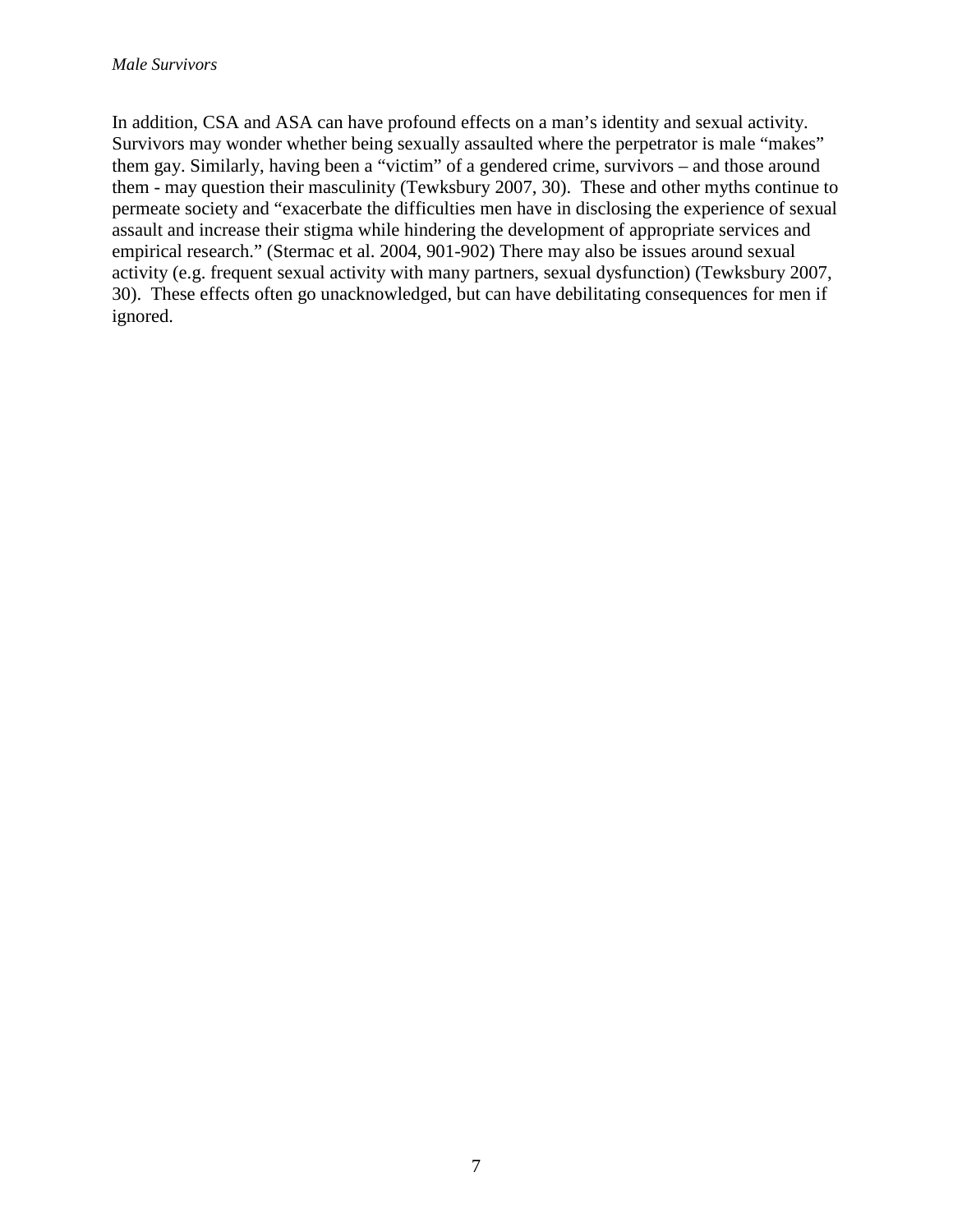# **2.0 Methodology**

Researchers worked closely with staff at two men's centres that provide specific services to male survivors of CSA and ASA. Staff provided input on the survey tool, recruited participants to be interviewed and provided follow-up counselling when requested. Interviews were conducted with the male survivors by telephone by contracted female interviewers with experience in working with vulnerable populations. Letters of information and consent were given to the potential participants and reviewed prior to any interview. In particular, participants were assured that their participating or not in the interview would in no way have any impact on their receipt of services from the centres.

A total of 59 interviews were completed in 2009, each lasting on average 45 minutes with the longest interview lasting two hours. The interviews were taped and transcribed and the transcripts were subsequently analyzed by Department of Justice researchers.

The research questions included:

- 1. What were the experiences of the male survivors of sexual abuse and sexual assault as children and/or as adults? To what extent did participants experience both types of sexual violence?
- 2. What was the impact of the sexual assault/abuse on the participants? What kind of coping mechanisms did they employ?
- 3. What factors (i.e.: disclosure of records, seriousness of sexual assault, childhood compared to adult victimization) facilitated and/or impeded reporting to the police?
- 4. What are the experiences of victims with the criminal justice system in cases where they did report the sexual assault to the police? What is the participant's overall level of confidence with the criminal justice system?
- 5. What are the main sources of legal information from which victims learn about the criminal justice system? How do they learn and retain this information?
- 6. What are the main suggestions provided by the participants in terms of obtaining a better understanding of the legal process and possible sentencing outcomes as well as strategies that may increase and encourage reporting practices?

#### *Limitations*

Due to the nature of the sampling technique (purposive and non-random) the findings of this study reflect the experiences of the participants, and cannot be generalized to all male sexual/abuse victims; nevertheless, the findings of this study will undoubtedly shed light regarding the perspectives of male victims of sexual abuse/assault.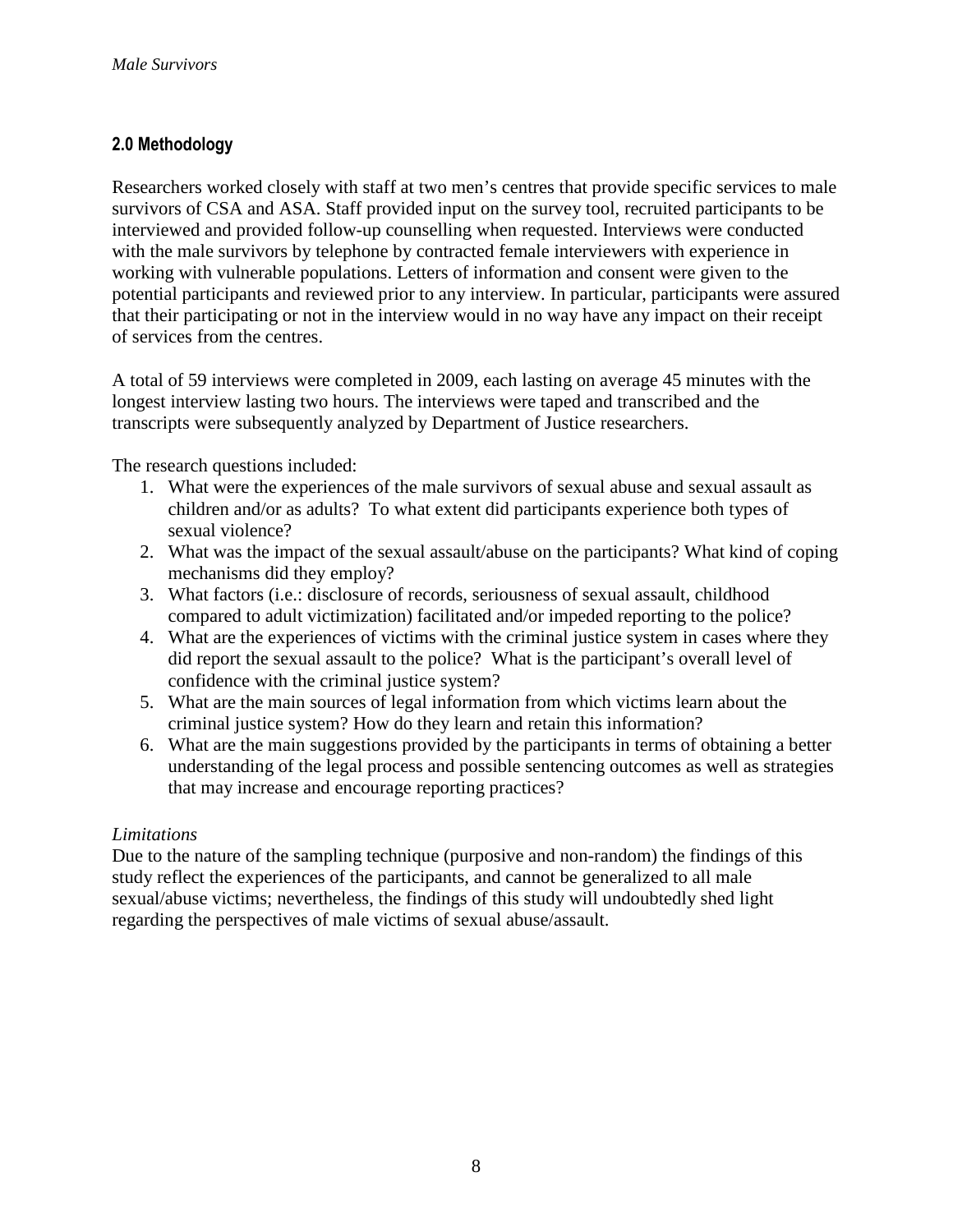# **3.0 Findings**

# **3.1 Demographic Information**

Out of the 59 participants, a third  $(n=20)$  were between 46 and 55 years, followed by another third (n=19) between 36 and 45 years of age; 10 men in the sample were respectively in the 26- 35 years age group and the 56 years and older age group. More than half of participants (n=34) were not in a relationship at the time of the interviews, either single or separated or divorced. Twenty-five men were in some relationship, either dating or married or common law.

Three quarters of the participants (n=45) were Caucasian. Participants from other ethnic groups included Aboriginal, Black, Hispanic, Filipino and those of mixed-race background. A third of participants (n=19) reported having a physical disability.

The highest level of education completed by the participants ranged from only elementary  $(n=12)$ , high school  $(n=7)$ , and some college or university  $(n=11)$  to having completed formal post-secondary education: college diploma  $(n=11)$ , university degree  $(n=15)$ , and a graduate degree ( $n=3$ ). Over half of the participants ( $n=33$ ) were unemployed. Of those who reported their employment status (n=26), seven men had part-time work and 19 had full-time work. Of the 58 participants who reported their income, almost half of the participants ( $n=27$ ) had an annual income of less than \$25,000 per year, a third (n=20) had income between \$26,000 and \$50,000 and 11 men had an income over \$50,000.

# **3.2 Child Sexual Abuse (CSA)**

Almost all (n=57) of the participants reported having been sexually abused/assaulted as a child with 51 out of those 57 having experienced multiple incidents of CSA.

Out of those who reported the age when the child sexual abuse began  $(n=57)$ , participants reported that it began as early as 1 to 3 years old (n=8) and 4 to 5 years of age (n=8). The largest proportion were victimized when they were between the ages of 6 and 10 years (n=28) and between 11 and 14 years (n=12). Only one participant reported being older at 15 years.

Out of those who reported CSA  $(n=57)$ , almost all  $(n=53)$  reported that the perpetrator was someone they trusted or a family member. A considerable number (n=13) were sexually abused by a family member (excluding a mother or father). This was followed by a person in authority such as a teacher, principal, babysitter, or clergy  $(n=16)$  or a family friend  $(n=12)$ . A smaller number were sexually abused by a father  $(n=8)$ , mother  $(n=3)$  or other known person  $(n=1)$ . Only four men reported having been sexually abused by a stranger.

Although there were no specific questions asking about the gender of the offender, there were four cases in which the offender was a female – namely, the mother and/or sister of the survivor. There is also the possibility that in other cases the offender was a female, such as when the offender was the babysitter, teacher, family friend and/or extended family member.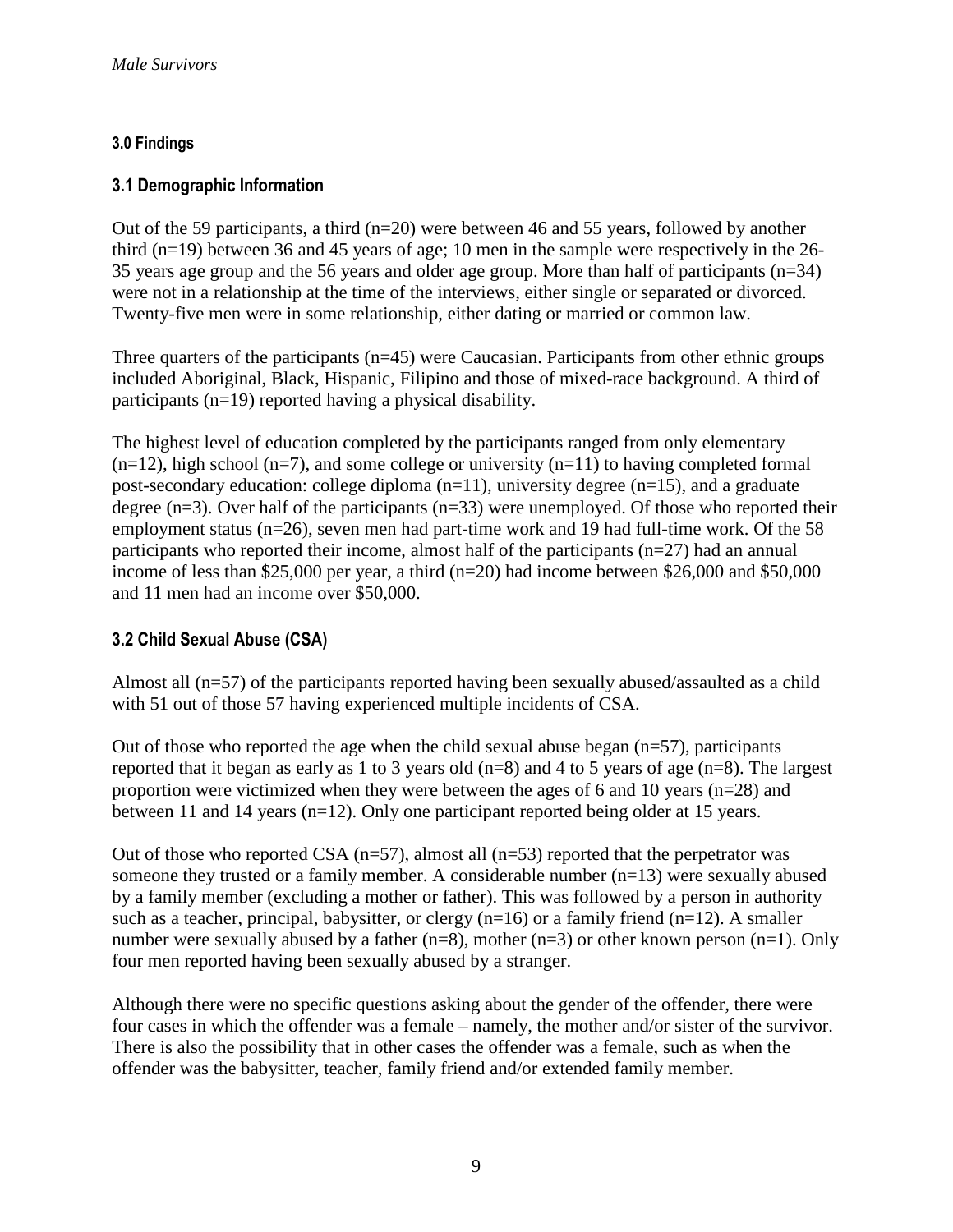# **3.3 Adult Sexual Abuse/Assault (ASA)**

Ten out of the 59 participants reported that they were sexually assaulted as an adult with the majority of this group having been victimized multiple times. The majority of this sample (8 out of 10) had also been sexually abused/assaulted as a child. Half (n=5) of the participants of this group were sexually assaulted when they were between the ages of 18 and 24, followed by those aged 25-30 years (n=3) and those who were over 30 years of age (n=2). The majority (n=7) of the participants knew the offender, and three of the men were sexually assaulted by a person they did not know or had just met. For those who were victimized by someone they knew, it was by a friend/co-worker (n=3) or a person in authority such as mentor, teacher, or a psychiatrist (n=4).

# **3.4 Supports**

Support can be extremely important to survivors of sexual assault/abuse and may help or hinder recovery. Support can come from those immediately around them such as family members and friends; or it can come from professionals such as therapists, doctors, or others. In this study, most participants stated that they did not have a support person during the time the abuse was happening, because they felt they could not disclose the abuse.

*Well, no one knew about it, so I just felt very alone, and I didn't communicate any of that.* 

*At the time my parents were separated, my mom was not very nice but my dad was worse. To risk having to go to him was worse than staying with my mom, and I never knew that I might have been able to go to my grandparents, I just didn't know.* 

A few participants stated they had support in general during the time they were being victimized:

*I did have an Aunt... I don't know if she knew what was going on or not, but she would try and take me to the boys and girls club or this and that. There was a family friend…and I would go and see him. They were good people. That's about all I can remember.* 

*I had a few friends. I don't know if I'd say 'supportive' because it was something I didn't dare tell anyone.* 

As adults and having disclosed the abuse, most participants stated that the two centres had been their main source of support:

*(this centre) seems to be the first one where things are clicking. No family or friend support.* 

This sentiment was echoed by many participants and seems to highlight the important role that these men-specific services are playing in the healing process of male survivors.

# **3.5 Emotional and Psychological Effects**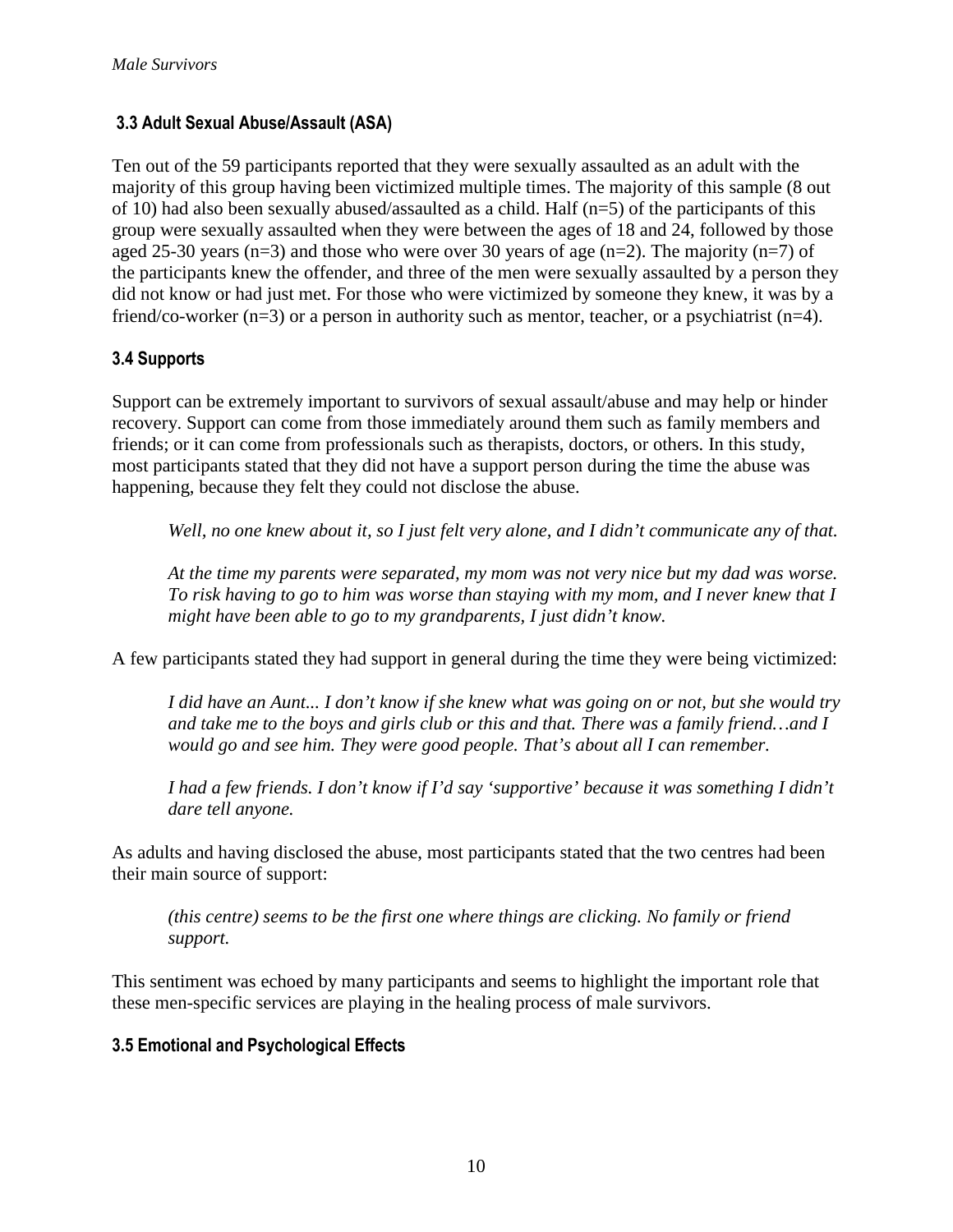Participants were asked to describe any emotional and psychological effects of the sexual abuse/assault. Participants spoke of depression, isolation, self-harm and other negative effects of both ASA and CSA; all of these effects are common to survivors of sexual violence, and many can be debilitating (Hill 2009). For many of the survivors of CSA, the effects were ongoing through childhood and into adulthood, lasting even when they started to get help.

In the paragraphs below, the words of participants convey the long lasting, serious impact of the sexual abuse and assault on the men.

#### *Depression*

Almost all participants spoke of having suffered depression, but these statements clearly show the complexity of the emotions that can be present in the aftermath of sexual abuse or assault.

*Major isolation, major depression, major anger, sadness, shame, guilt, scared – I always felt I was to blame.*

*I suffer from PTSD, serious sleep deprivation, struggled with a lot of depression, anxiety, suicidal ideations, difficult to relate to peers, socially isolated, withdrawn, introverted, extreme mistrust of people, extreme amount of guilt, disassociation - no safe place.* 

#### *Suicidal Thoughts and Attempts*

Some participants stated that there were occasions in which they felt so bad that they engaged in self-harming behaviours, including suicide attempts, and/or had suicidal thoughts:

*Well, I mean, I'm forty-one years old, and I've spend my entire life dealing – working with that. You know, lots of flashbacks and issues around self-harm, feelings of suicide, depression...very low self-esteem…* 

*For the last twenty-some years, I've contemplated and acted out on killing myself multiple times. I've almost succeeded on about four.* 

*...In 2006, I attempted suicide. I was in cardiac arrest when they found me. I was three and a half weeks in a coma, and when I came out, I still wouldn't tell anybody about what happened…what was bothering me.*

#### *Distrustful of others*

Most participants stated that the impact of the abuse has made it difficult to trust other people, and had also an impact upon their ability to develop and maintain friendships during their childhood and to develop and maintain a stable long-term relationship with a significant other as an adult:

*And it resulted in me being challenged at building relations, not only with my family members but with anyone else because there was always a part of my life I could never, never, never speak of …It also destroyed my marriage.*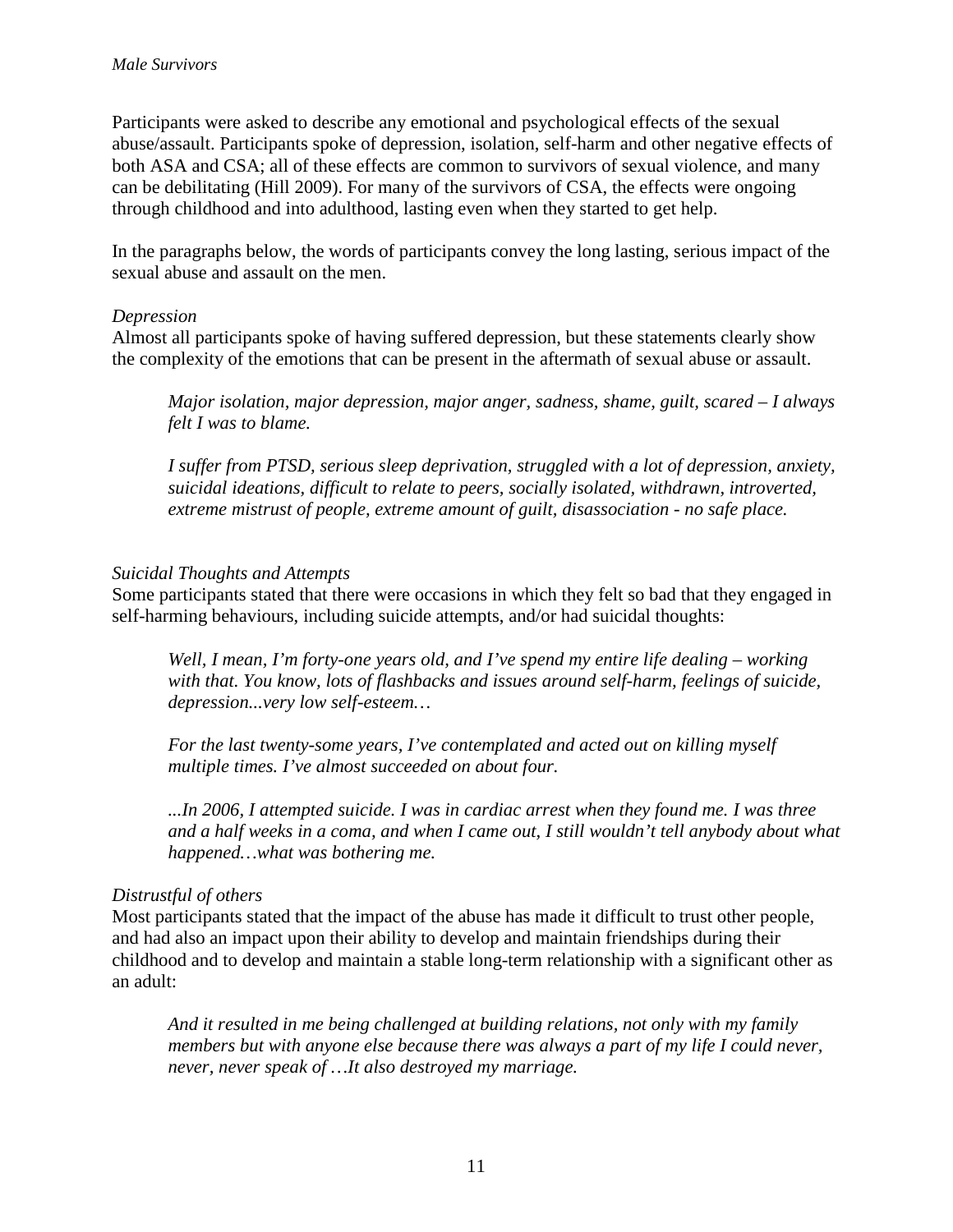The statements above and also below illustrate how the effects can pervade so many different areas of survivors' lives, particularly relationships with others.

*Well, it's really given me a lot of issues with trust and a lot of issues with authority….I think that the worst part is not being able to stay with anything (girlfriend, house, job) for more than a couple of years because then I feel like I'm getting too close. I feel vulnerable. I just end up feeling like 'no, this has got to end.'* 

#### *Feelings of shame, unworthiness*

Shame was a key theme that ran through every interview and is also much discussed in the literature (Weiss 2010, Tewksbury 2007). Participants felt and in some cases, continue to feel, enormous shame about what happened to them, as if they were responsible. This shame fed many other negative feelings that contributed to low self-esteem and self-confidence.

*It always made me feel dirty…unworthy…different and embarrassed, ashamed…secrets.* 

*I didn't know how to voice it. Unfortunately, I didn't get help early enough, so I have a lot of 'bad tapes' in my head.* 

# **3.6 Coping strategies**

Coping strategies refer to the techniques that survivors have adopted to get through each day. Most of the participants in the study used both positive and negative coping strategies. While we have chosen to categorize most of the strategies as either positive or negative, there are many strategies that could be seen as both. For example, disassociation could be viewed as a positive technique in the short term to help a survivor through a difficult time or until he could get some professional help, but in the long term it could be seen as a negative technique because it essentially allowed the survivor to avoid addressing the abuse/assault.

# **3.6.1 Positive Coping Strategies**

#### *Counselling*

Once participants were able to start some kind of therapeutic work – individual or group counselling or programs designed for any of their behaviours – they noted an immediate impact; the impact was not always positive at the outset in that counselling might trigger flashbacks, poor sleep, anxiety and increase the negative feelings as they were being explored. Participants understood that this was part of the processing required and ultimately, these negative feelings would subside.

*I've been in counselling for twenty years and now I'm working as a therapist myself. I mean, I've done a tremendous amount of work, and so has my sister. I mean, we just got lucky because we got connected to the right kind of people who knew a lot about trauma and how to help with flashbacks, and with all the memories and helping to kind of flush those out and process them.*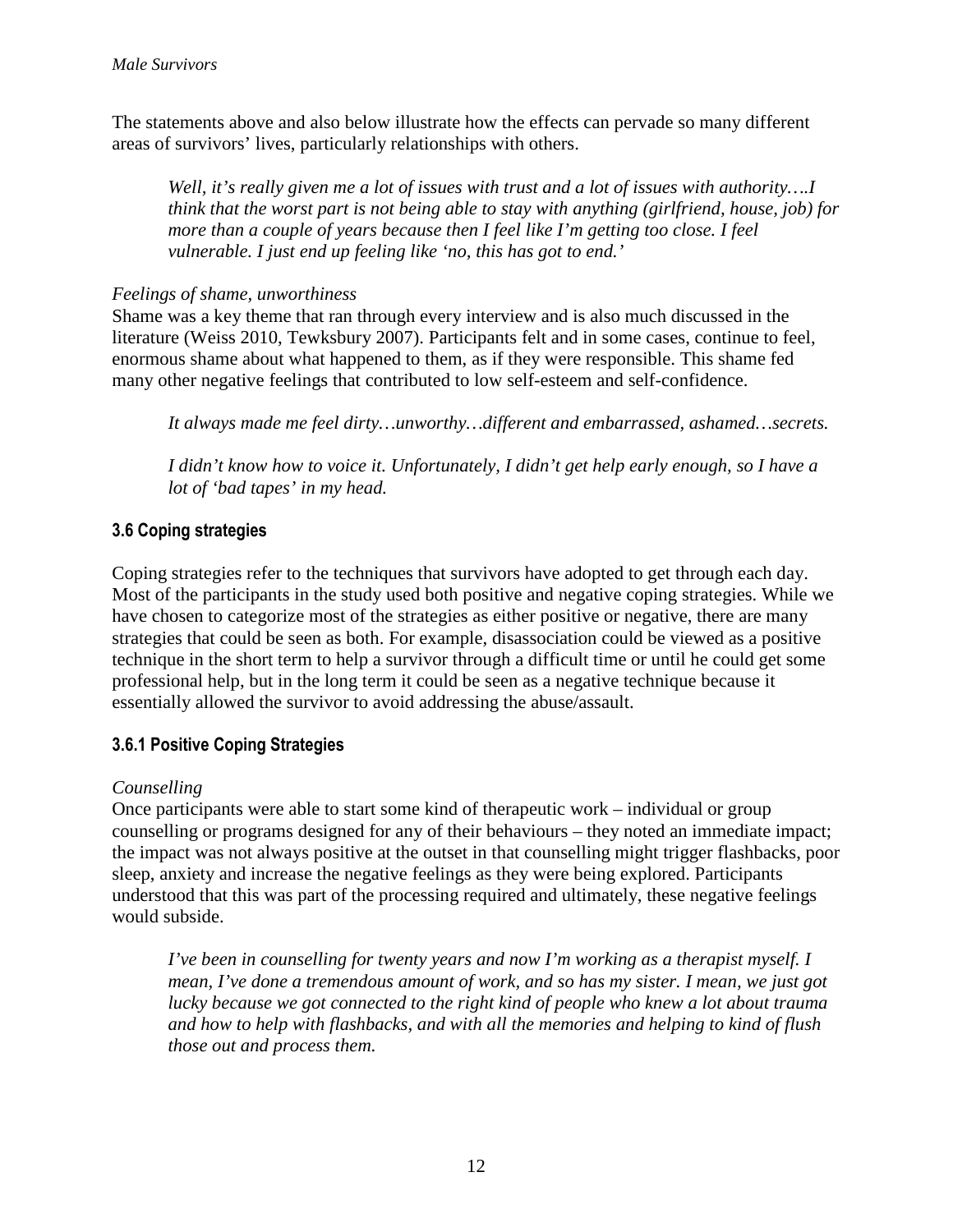*I went to a treatment program when I was younger. I've worked through the twelve-step programs, I continue to do that.* 

*With regards to the positive things, seeking therapy, actual psychological therapy.* 

#### *Touch*

For many participants, being touched could trigger flashbacks and negative emotions, so it is hard to be physically close to others. Participants mentioned different strategies to get used to being touched in a safe environment, such as massage therapy or through the counsellor's light touch on the shoulder:

*I did a lot of massage therapy, which I called 'safe-touch.' Very early on my healing I*  went to see a therapist that working a lot with trauma, and sometimes she would just put *her hands on my back and that was the entire session, and I would just cry for an hour. So being able to start to get accustomed to a touch that wasn't going to hurt me, that kind of thing.* 

#### *Sports, Hobbies*

Many of the participants spoke about the importance of physical exercise, often through sport, and that this was particularly important as an outlet when psychological counselling was underway.

*Also meditation through yoga, healthy exercise such as walking, reading as well…Also just being more social.* 

*I thought skateboarding really, really, really helped because like I said, I was creative and an aggressive outlet was important. I found, you know, going to the gym and hiking and physical stuff like that really helped.* 

*Sports. Without having sports in my life, I would not be here. I am almost 100% certain. I've lived my whole life for sports. Any organized sport…I play at least four or five times a week when I am able to.* 

#### *Other strategies*

At least one participant spoke about the importance of religion in his healing process.

*I have a very good connection with God.* 

Others spoke of volunteer work as helping them feel good about themselves again.

*I work for progressive housing doing outreach*.

*Going out and volunteering a lot has helped me and made a difference.* 

Or reading . . .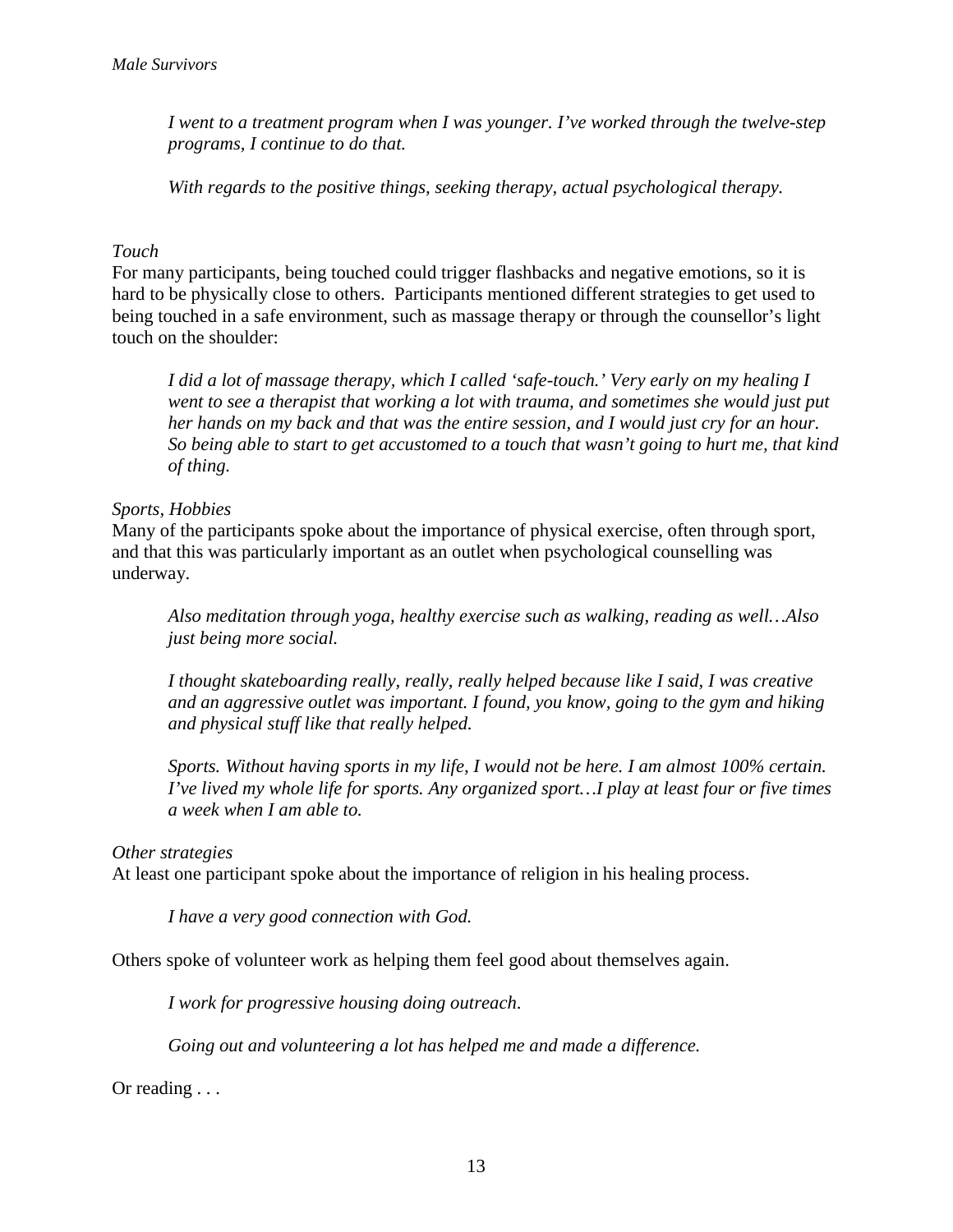*I read a lot of books just to keep my mind occupied and (out) all the time. I never really gave my mind time to think about anything else…A lot of fantasy, a lot mystery…I wouldn't read anything that was real.* 

# **3.6.2 Negative Coping Strategies**

#### *Disassociation*

As mentioned in the introduction, disassociation might be seen by a survivor as a positive coping mechanism in the short term.

*The impact on my childhood was that I was…the clinical terms is 'dissociated', so I was sort of just not quite there…I was in this…sort of dopey state all of the time. Nothing really mattered to me.*

*Disassociation, and apparently that's a major coping strategy for abused children, they kind of zone out. Their bodies are there, but they aren't there.* 

#### *Alcohol and drugs*

As noted in the literature, the misuse of alcohol and/or drugs is a very common response to both CSA and ASA. Alcohol and drugs allow one to "zone out" so the result is similar to what can be achieved through disassociation, if only temporarily until the effects wear off. The phrasing of this participant paints a vivid image and illustrates that he understands exactly what he was doing:

*I've tried drinking myself to death. I've used…any kind of chemical to kill the thoughts that are in my head.* 

Drug use, as in the case of this participant, can start at a young age, which of course can lead to a whole array of other issues (addictions, criminal charges, the commission of additional offences such as theft in order to pay for the drugs). This participant began at a fairly young age.

*Probably around the age of eleven is when I started using drugs to change the way that I felt…I hated what they did to me, but I used drugs for a long time because I knew they would make me stop feeling, or it would change the way I felt.* 

#### *Work*

For many men, work is a large part of their masculine identity, for example as the "breadwinner" of the household. Like disassociation, it could be viewed as a positive coping strategy and certainly one that much of society or at least, certain sectors of the working world support. These participants found that work was helpful, not just to avoid the pain, but also because it could provide positive feedback that helped with confidence and self-esteem issues. Here it has been included as a negative coping strategy in that the examples given were extreme (e.g. 16 hour work days, no time for anything else).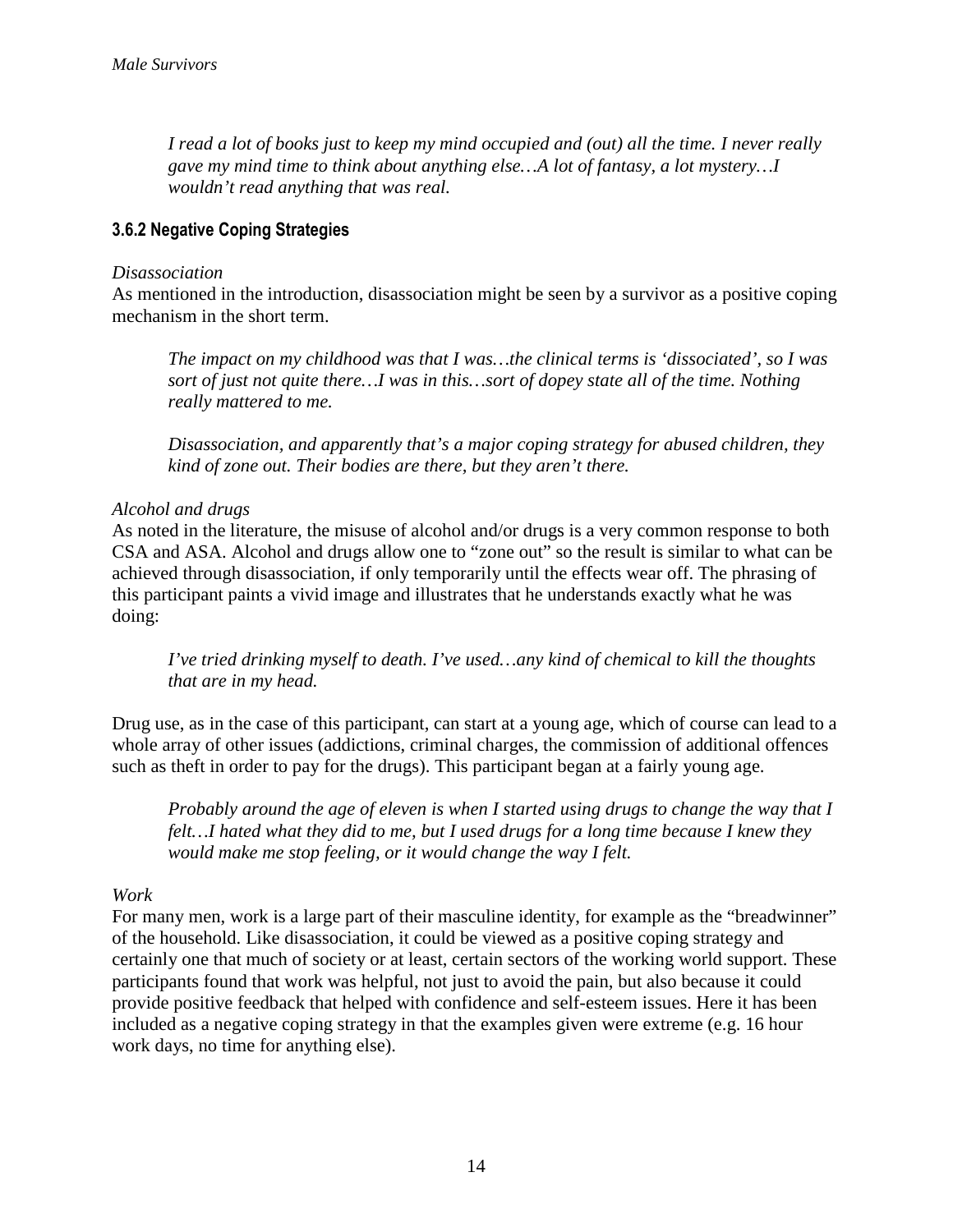*Coping was…immersing myself in work. I would work sixteen hours a day to avoid dealing with real reality, to avoid the pain and suffering.* 

*I'm also like a workaholic in one sense because that's where I feel most of my self-esteem issues come from; I feel good about work.* 

#### *Sexually Promiscuous*

Tewksbury (2007, 31) pointed out in his review of the effects of CSA and ASA that effects on sexual activity may often go unacknowledged or ignored by both the survivor as well as professionals. In the words of these participants . . .

*Another effect that it had as a teenager is that I was somewhat sexually promiscuous. It was sort of a way of getting attention to know – to reaffirm myself as a sexual being.* 

*It affects you in so many ways, I mean, all of a sudden, you know, I became very sexual…I think what you're looking for is love in the midst of all of this.* 

Overall, the coping strategies, both positive and negative, employed by the study participants very much mirrored published research in the area.

#### **3.7 Reporting to Police**

This section examines whether participants reported the CSA or ASA to police and their reasons for reporting or not.

Table 1 shows that 28% of those who experienced CSA reported it to the police or told another individual who reported it and that only two participants (out of 10 or 20% of the small sample) of those who experienced ASA reported it to the police or told another individual who reported it. It is important to remember that this sample was drawn from those who were engaged with support services and hence might be more likely to consider reporting the incident to police.

|                             | Yes<br>(%) | No<br>(%) | In the process of<br>considering the<br>option to report<br>(%) |
|-----------------------------|------------|-----------|-----------------------------------------------------------------|
| Child sexual abuse (n=57)   | 16 (28%)   | 39 (68%)  | 2(4%)                                                           |
| Adult sexual assault (n=10) | 2(20%)     | 7 (70%)   | (10%)                                                           |

#### **TABLE 1: PERCENTAGE OF PARTICIPANTS REPORTING TO POLICES**

#### **3.7.1 Reasons for Reporting**

Table 2 below shows the reasons participants reported the ASA and CSA. More than one-quarter described the need to release repressed feelings. The two participants who reported their adult sexual assault incident to police stated that they did so as they felt they needed to take action, as well as one of the two had a family member who recommended reporting.

**TABLE 2: REASONS FOR REPORTING CHILD SEXUAL ABUSE AND ADULT SEXUAL ASSAULT TO POLICE, MEN'S STUDY**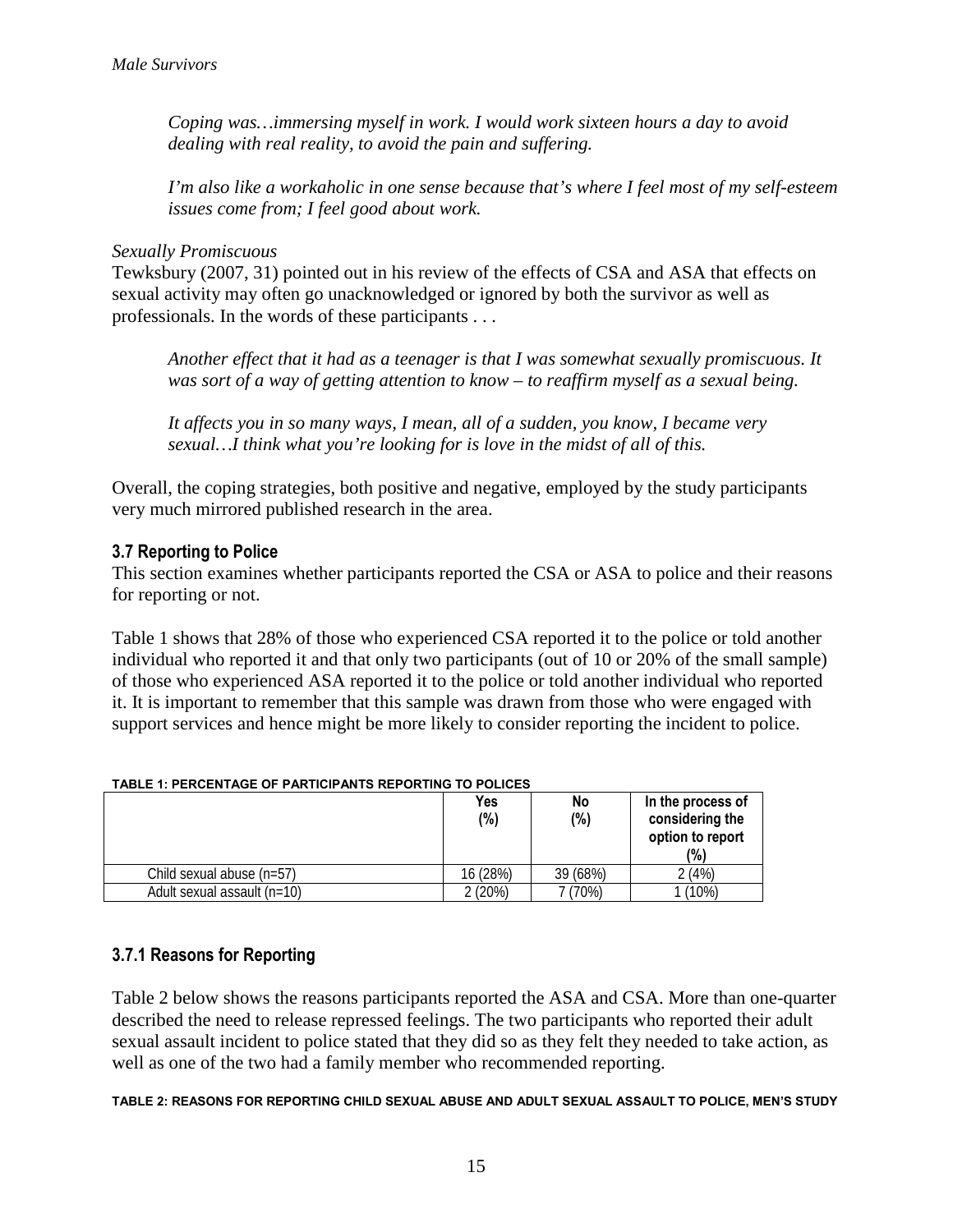| <b>Reasons</b>                                | <b>Child Sexual</b><br>Abuse<br><b>Incidents</b> | <b>Adult Sexual</b><br>Assault<br><b>Incidents</b> |
|-----------------------------------------------|--------------------------------------------------|----------------------------------------------------|
|                                               | Number of<br>Incidents<br>$(N=16)^3$ (%)         | Number of<br>Incidents $(N=2)$<br>$(\%)$           |
| Need to take action                           | 9(56%)                                           | 2 (100%)                                           |
| Counsellor/therapist/psychologist recommended | 8 (53%)                                          | $0(0\%)$                                           |
| Family/friend recommended                     | 4 (27%)                                          | $1(50\%)$                                          |
| Need to release repressed feelings            | 4 (27%)                                          | $0(0\%)$                                           |

Some participants felt that they had reached a point in which they felt they were breaking down and needed to unleash repressed feelings, whereas in other cases, it took the support of a counselor to not only face the abuse, but to report it to the police. There were at least two incidents where CSA was reported to police by someone other than the survivor.

 *(At sixteen) I was seeing a psychologist for about four months and I finally was able to disclose to him what had happened to me, and legally he had no choice but to report this to the police.* 

*…A detective came in to see me and he had said he'd been looking for me for a while – another boy had come forward and named me as a witness. I gave him (police officer) my statement.*

In some jurisdictions, in order for victims to access victim services and/or compensation, which might include counseling services, they need to report the crime to the police.

*I had approached my father (the offender) to pay for my counseling and he had said no.... so I knew I had to report it in order to get victims' compensation.* 

*There's some money to help you cope… help you deal with it and pay for your counseling and all that stuff. So that's why I decided to report. I wouldn't be able to afford to come to therapy if it wasn't for that.*

# **3.7.2 Reasons for Not Reporting**

As can be seen below in Table 3, more than one-third of the participants who experienced CSA stated that they did not report child sexual abuse because they thought they would not be believed, because of feelings of shame and embarrassment, and because they did not know they could report the abuse, or that the abuse was "normal" at the time that it occurred. Many men did not report adult sexual assault because they thought they would not be believed. Other common reasons for not reporting adult sexual assault included a lack of faith in the criminal justice system and the perception that there was a lack of evidence.

<span id="page-17-0"></span> $\overline{a}$ <sup>3</sup> Multiple responses so results may not total 100. Respondents may fall into multiple categories.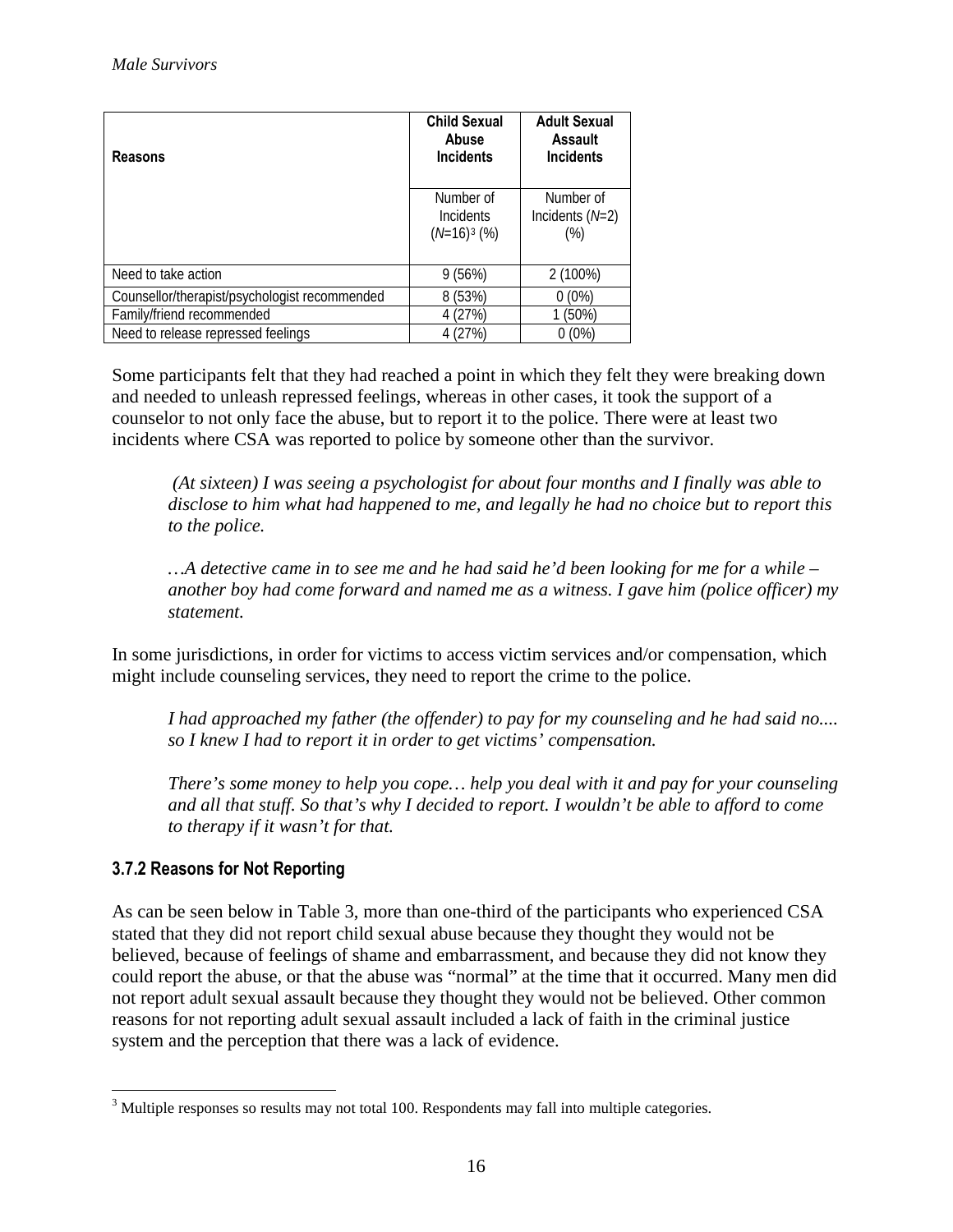$\overline{a}$ 

|                                                | <b>Child Sexual</b><br>Abuse                    | <b>Adult Sexual</b><br>Assault             |
|------------------------------------------------|-------------------------------------------------|--------------------------------------------|
| <b>Reasons</b>                                 | <b>Incidents</b>                                | <b>Incidents</b>                           |
|                                                | Number of<br><b>Incidents</b><br>$(N=39)^4$ (%) | Number of<br>Incidents $(N=7)$<br>$(\%)$   |
| Nobody would believe me<br>Shame/embarrassment | 14 (36%)<br>14 (36%)                            | 5(71%)<br>2(29%)                           |
| Did not know could report/ Normal at the time  | 14 (36%)                                        | $0(0\%)$                                   |
| No family support                              | 11 (28%)                                        | $0(0\%)$                                   |
| Fear offender                                  | 8 (21%)                                         | 1(14%)                                     |
| No evidence<br>No confidence in CJS<br>Other   | 7 (18%)<br>5(13%)<br>$2(5%)^5$                  | 3 (43%)<br>4 (57%)<br>1 (14%) <sup>6</sup> |
| Previous bad experience                        | 1(3%)                                           | 1(14%)                                     |
| For sake of family                             | 1(3%)                                           | $0(0\%)$                                   |

**TABLE 3: REASONS FOR NOT REPORTING CHILD SEXUAL ABUSE AND ADULT SEXUAL ASSAULT TO POLICE**

The top reason for not reporting for both CSA and ASA survivors was thinking that no one would believe their story. Shame was similarly a key reason for more than a third of CSA survivors.

 *Too ashamed. Didn't think anyone would believe me. I would blame myself, that maybe it was me.*

*Ashamed – thought it was my fault. Didn't know who to tell, didn't think they would believe .*

*It was basically because I felt that no one would believe me. The fact that my father didn't believe me, the fact that the doctors didn't pick up on it, the fact that we were stopped by the police one time… and I thought you know what? Nobody's going to believe a little kid, and I thought no one would protect me.* 

*To hitch-on to the point of not being believed, you see, I am brown-skinned because I am from Jamaican descent, and the fact he was a white male older than me also adds to the fact that I was a visible minority, and also came from a single parent family.* 

*Being a very young child, obviously my first impulse wasn't to go the police, it's to go to my family, and that wasn't an option…I guess I felt my parents, themselves, they would either not believe me or they wouldn't do anything about it.* 

<sup>4</sup> Multiple responses so results may not total 100. Respondents may fall into multiple categories.

<span id="page-18-0"></span><sup>&</sup>lt;sup>5</sup> 'Other' reasons for not reporting include that the participant did not want the offender to be in trouble and because the participant did not think reporting was necessary for the healing process.

<span id="page-18-2"></span><span id="page-18-1"></span><sup>6</sup> 'Other' reason includes for the sake of the participant's friendship with the perpetrator.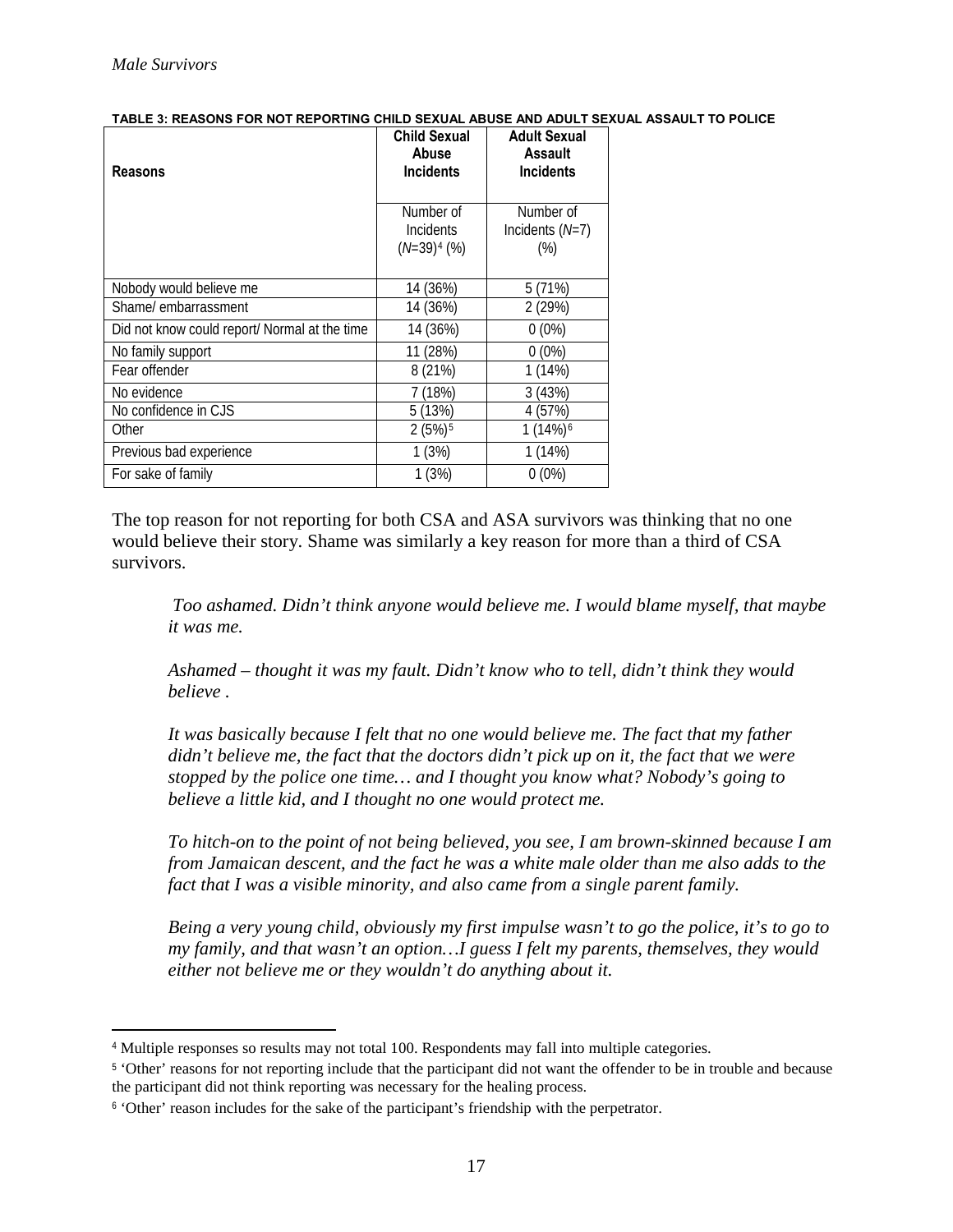For adult survivors of CSA, particularly where the abuse occurred decades earlier, there may be very little evidence other than the survivor's word. This can often occur in cases of sexual assault, historical or otherwise, wherein decisions of guilt are based on the credibility of the complainant and defendant.

*If I thought that I could put a credible case together, I would, but there's just no way. It's too far in the past. There's just no evidence.* 

More than a third (36%) of adult survivors of CSA spoke of not knowing what to do or there not being any resources available for children. For many, the abuse could have occurred decades ago. Since the 70s (or before), there have been significant improvements in terms of awareness on the part of the public and of professionals who come into contact with children; the mandatory reporting requirements in jurisdictions have also resulted in more training of professionals and understanding about CSA.

*I was too young and I had no way to do that…so I would have to ask for a ride or make a phone call and I just didn't have the skills to do that.* 

*As a child – I grew up in the country - no police stations, no police cars around ever.* 

*Was not aware it was something I could report it to the police.* 

*Who would we tell? At 7 years old I didn't necessarily know it was wrong – but I knew it was a secret.*

*At the time I had no idea it was possible to tell the police.* 

*At the time I didn't know what it was that happened. I wouldn't know how to go about telling someone.* 

Fear of the offender was mentioned by 21% (n=8) of CSA survivors. Threats to loved ones were common, along with being told that no one would believe them.

*Because I was scared, because he told me no one was going to believe me and you know, they're going to take me away, lock me up and I was never going to see my family again.* 

*Fear of harm, to myself and to my family… and the fear that I would be doubted, that no one would believe me.*

*The verbal threat was that if I said anything to my mother, both my mother and my sister would be killed . . .* 

*Psychological harm – she used as a threat against me. If I tried to tell, she would tell people that I had mental health issues, I needed psychiatric help. In the end, she actually sent a note to that effect home.*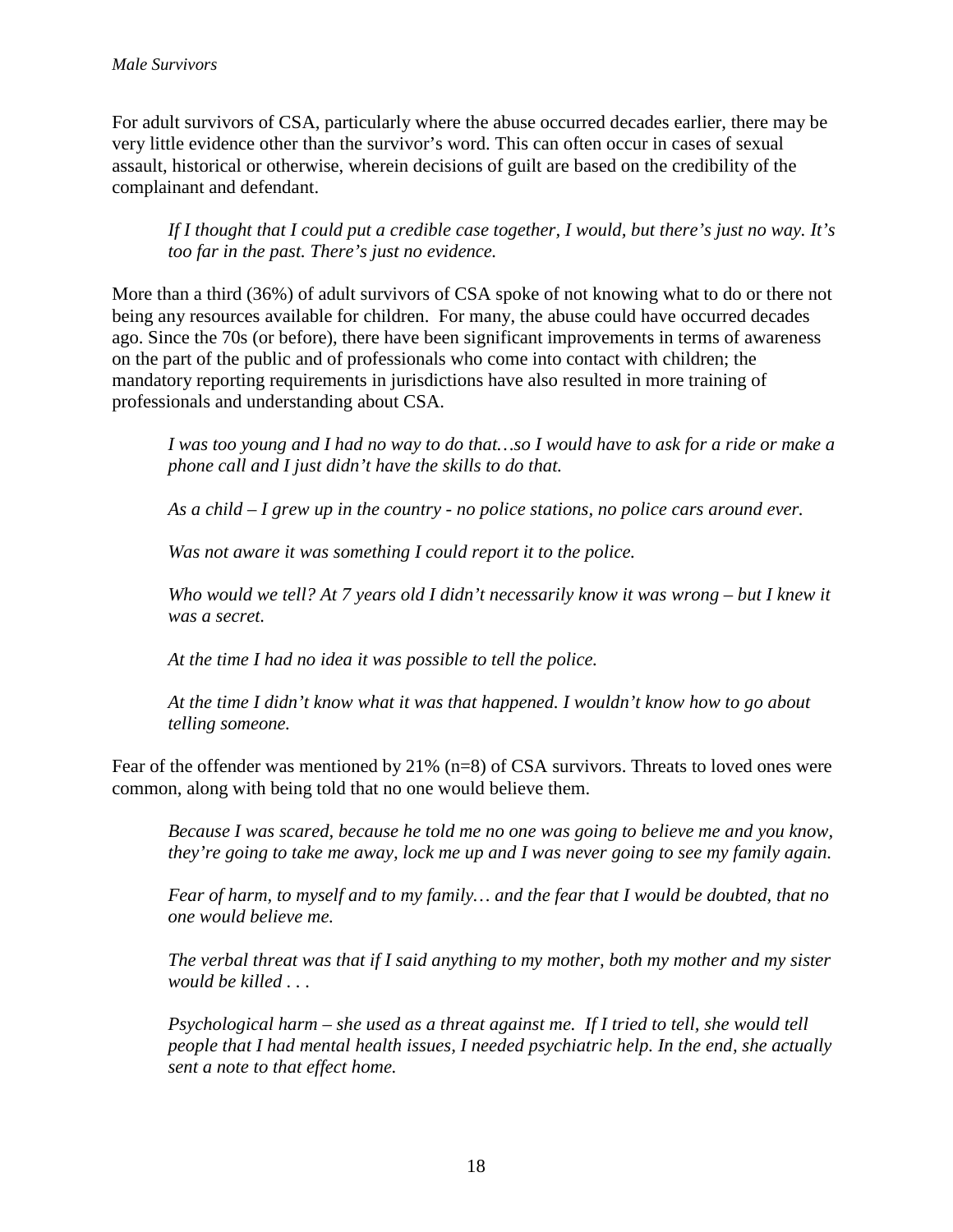## **3.8 Records Disclosure and Production**

Three of the cases that were reported went to trial and in one of these cases, a third party record was sought by the defence.<sup>[7](#page-18-2)</sup> In this case, it was the video transcription of the participant's interview with the police. The participant did not know if this record was ultimately released to the defence. When asked how he felt about the request for disclosure and production of his records, the one participant stated that this request felt "like it was another assault and that it was an invasion of privacy."

# **3.9 Suggestions**

The last section of the survey tool asked participants about what they believed would help other survivors obtain a better understanding of the legal process and possible sentencing outcomes, as well as strategies that may increase and encourage reporting practices. Suggestions clustered around four main themes: suggestions for other survivors; suggestions for addressing myths and raising awareness; suggestions around the criminal justice system; and suggestions for support services.

# **3.9.1 Other Survivors**

 $\overline{a}$ 

Many participants expressed regret at not having spoken out and not having sought help earlier, and as such, they encouraged other survivors to come forward, to seek help, and to not give up.

*The biggest thing for me is that the shame of keeping it inside is far greater than any shame you might feel by talking about it.*

*Don't stay silent. That's the main thing and it's hard to do…If no one believes you, just continue going until someone hears you.* 

Should the case go to court, participants suggested that survivors need to have a very thorough understanding of the adversarial nature of the court process and the impact this process may have on a survivor:

*They put the person that has been victimized on trial and it ends up being worse for the victim than it is for the perpetrator.* 

In order to achieve this thorough understanding, participants focused on the importance of being fully prepared by: learning as much as possible about the process, taking careful notes, and/or consulting with Crown prosecutors.

*Be prepared for court. More consultation with the prosecution and the psychiatrist about how to prepare yourself for testimony. Make sure you know your own statement backwards and forwards and sideways. And just be ready on that basis.* 

<span id="page-20-0"></span> $<sup>7</sup>$  It is not clear from the interview data whether the information sought would be considered a third party record or</sup> part of the Crown file as it was part of the investigation.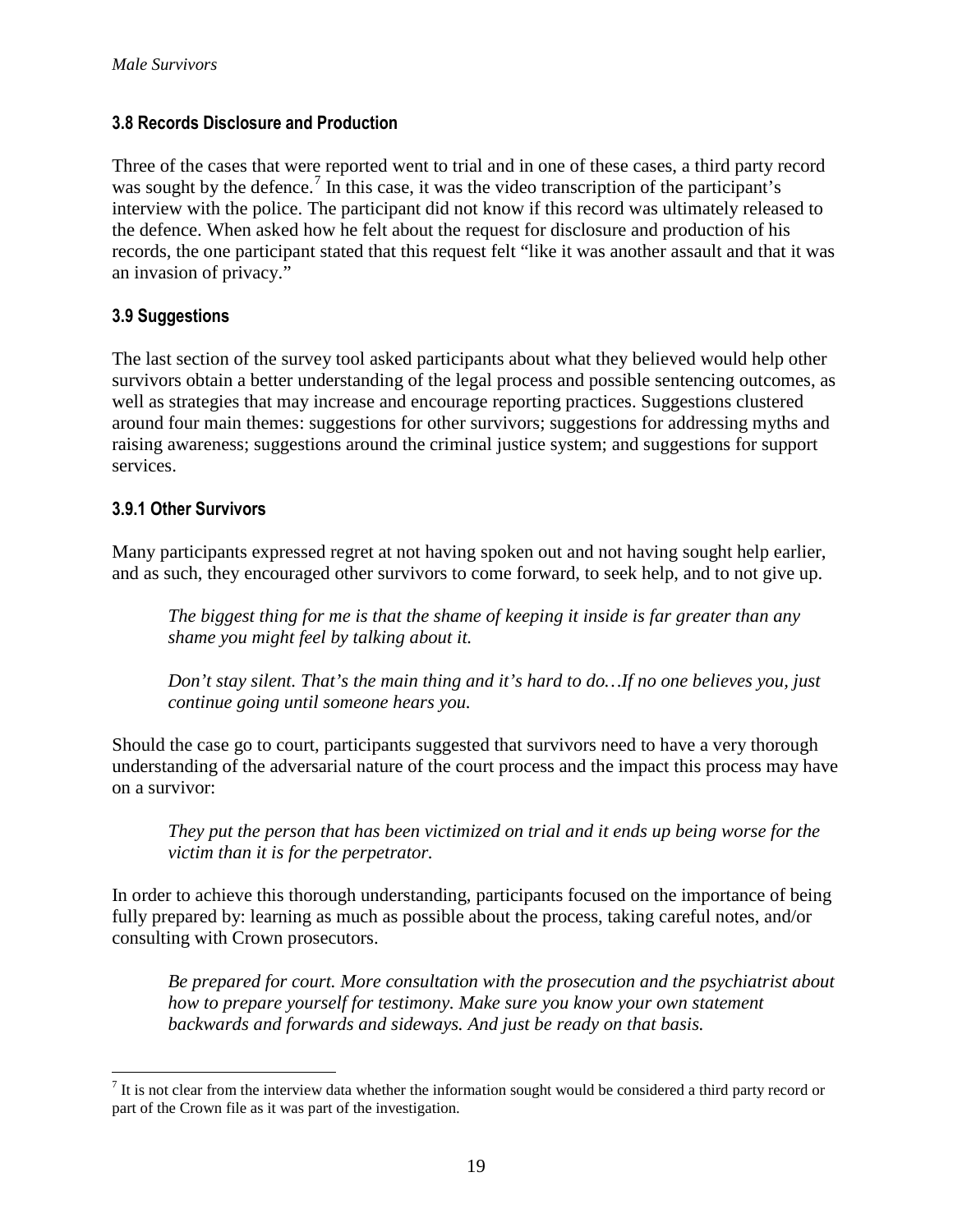Most participants believed that seeking recourse through the criminal justice system may not lead to healing. Thus, for many participants their primary focus has been to heal and to be able to cope with the trauma and pain of the abuse. As this participant stated,

*I wouldn't deal with the criminal justice system until healing. The system is not designed to help you deal with the trauma. …You need therapy before you can handle the pressure of talking about it, cross examination.* 

There was one case in which the participant felt that validation from the compensation organization contributed to his healing process and sense of well-being:

*I've got the criminal compensation letter claiming that they believe me and that helps. I read it when times get tough.* 

# **3.9.2 Addressing Myths and Raising Awareness**

In order to address myths and raise awareness of male CSA and ASA, participants suggested that awareness campaigns may lead to an increased understanding and support within communities to address these issues. Awareness campaigns would also assist survivors so that they are better informed as to where they can go to ask for help and find the necessary support to heal and cope with the trauma.

*Cause once you have more awareness about what's going on, you're better equipped about what you can do.* 

A consistent theme among the participants was that there is a need to increase awareness about the nature and extent of male sexual abuse as it is still not acknowledged to the same extent female sexual abuse has been acknowledged:

*Not only women are victimized.* 

*More awareness and more outreach for the male gender…overall awareness within the community… a little more gender equality in this aspect.* 

As noted in the literature (Tewksbury 2007; Weiss 2010; Stermac et al. 2004), there is a social stigma associated with male victims, and as such, the societal perception and response to male victims is different than for female victims. Based on their experiences, participants also found this to be true.

*Men are supposed to be able to defend themselves. Abuse is abuse, whether you're a male or female . . .* 

*There is a societal taboo about men getting help, in general, and also about men being victims, so it's a double-edge sword, and it's very hard.* 

*Justice system tends to understand victimhood in a more female centred way. Men present different than women do. I don't think the system is that friendly or engaging with*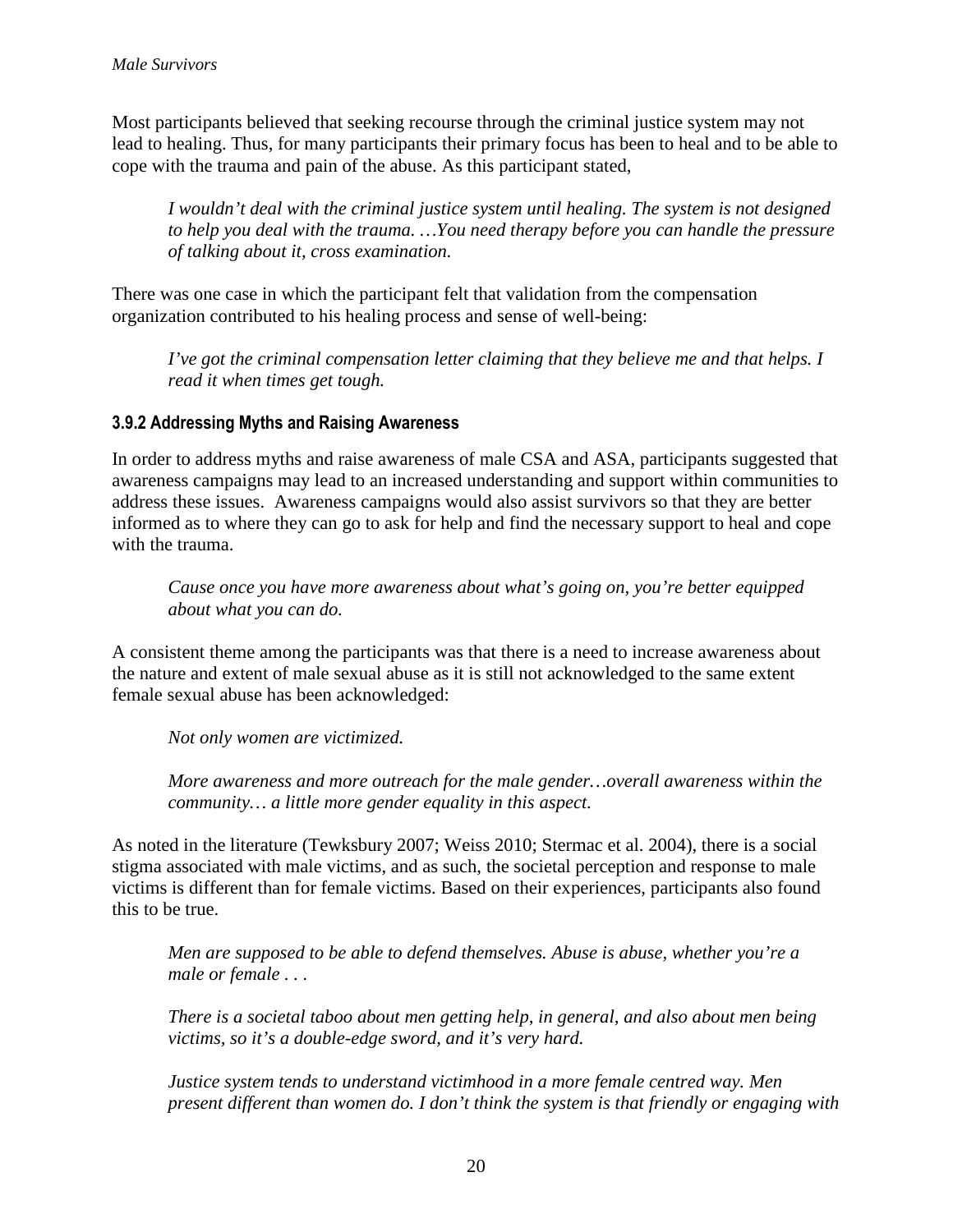$\overline{a}$ 

*men who may present as hyper masculine or may present offending behaviours along with victimization.*

Along with the social stigma, some participants mentioned that there is a need to address the serious misconceptions about only men, and not women, being perpetrators and about male survivors being potential child abusers.

*Trying to change the stigma around sexual abuse survivors being pedophiles….men who are survivors repeating the cycle, all of those kinds of things that we hear, which are actually not even close to the truth.* 

*Through my own experience, just the attitudes and misconceptions of a lot of people in the justice system toward sexual abuse victims is still forty years behind the times.* 

In terms of the best way to improve society's understanding and to provide information to survivors, participants suggested a number of communication approaches including those associated with awareness campaigns<sup>[8](#page-20-0)</sup> such as television, radio, Internet, posters in public places like bus shelters, and social media.

*Television, like the elder abuse commercial.*

*Internet is a good thing I think. I know myself, I was looking stuff up online before I came here*. (the support centre)

In addition, one of the most common suggestions was to raise awareness amongst children themselves through school programs and ensuring that school counselors have specific training in this area.

*I think it needs to be known and taught to kids that there are places kids can go, and there has to be organizations set up so they feel comfortable going in…* 

It is also significant to note that within the school setting, participants believed outreach efforts ought to target even the youngest children:

*They should start talking about sexual abuse in elementary school. Believe it or not, that's when it happens. So I think a lot of people are very naïve. They think, 'oh a ten year old can't be abused'. Well, a ten year old can be abused. A six year old can be abused. I don't think you can start too early…* 

<span id="page-22-0"></span>Participants also recognized that while it is difficult to approach the topic of sex in schools, it is important to equip children with information. This participant identified the challenges associated with this:

<sup>&</sup>lt;sup>8</sup> Several participants referred to recent awareness campaigns by the federal government for elder abuse and victim services.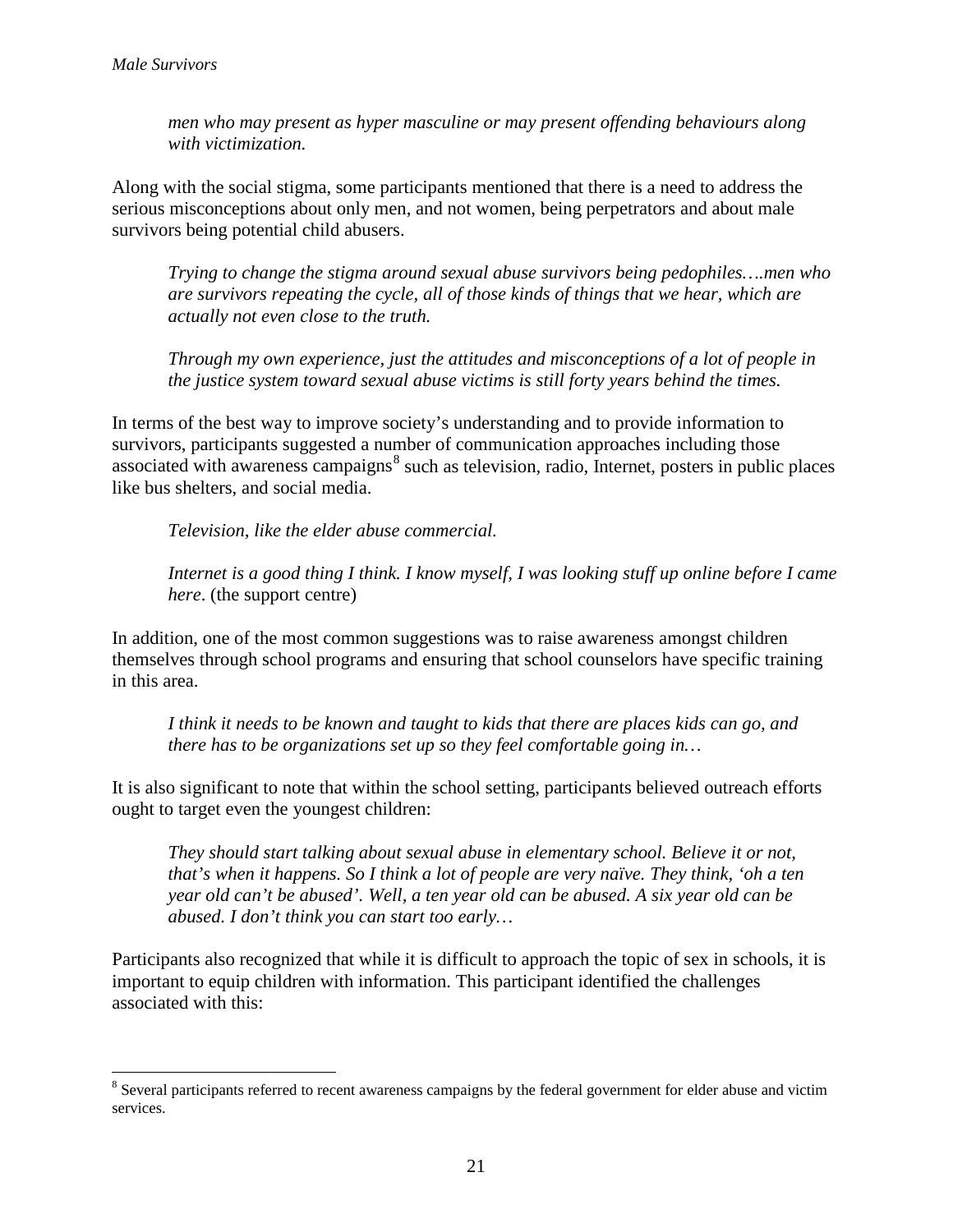*It's tough because sex is a topic that gets everyone's attention, but when it's inappropriate everyone turns an awkward cheek. It's too awkward to talk about. We need to have no more secrets and no more embarrassment.* 

# **3.9.3 The Criminal Justice System**

Those participants who had experience with the criminal justice system had numerous suggestions, starting with that first contact with police. Survivors already feel ashamed of what has happened and it has taken a lot of strength to report the incident to police. Participants believed that officials need to be more sensitive when interviewing survivors; body language, a single comment may make survivors feel that their story is not believed and make them feel revictimized, ashamed and humiliated.

*Reach out and not make us criminals. Most of them (criminal justice officials) make it sound like we're the ones who instigated it. Making it sound like it's our fault. It's like reliving it again, the way they do it.* 

Some participants acknowledged that there has been more education and sensitivity training for criminal justice professionals, but there is still a need to do more:

*You're seeing more lawyers educating themselves and seeking professional advice on these situations. It's starting to happen but it's…they just have to be encouraged to do more.*

*In essence, I don't think enough research and understanding has become commonplace in the judicial system...I don't think police have been taught either at all, or minimally taught effectively in how to deal with something like this.* 

*There's a lot of police officers and crown prosecutors, even people in the mental health system that still believe strongly that if a male is abused, that they were either a part of it or they are eventually going to abuse someone themselves.* 

In cases where participants did report the CSA or ASA to the police, most stated that they felt the police did not undertake enough efforts to investigate their case and/or did not follow-up with them regarding the outcome of the investigation. These two participants did not have positive experiences with the police.

*After reporting it, in 2000, I phoned the police and they transferred me to their division that's supposed to deal with that...historical assault, and he never called me back...I called again and they...the excuse was they were quite busy.* 

*I've never heard another word from them. I sat down for over two and a half hours describing in detail (the abuse), and I've never heard a single word back…nothing.*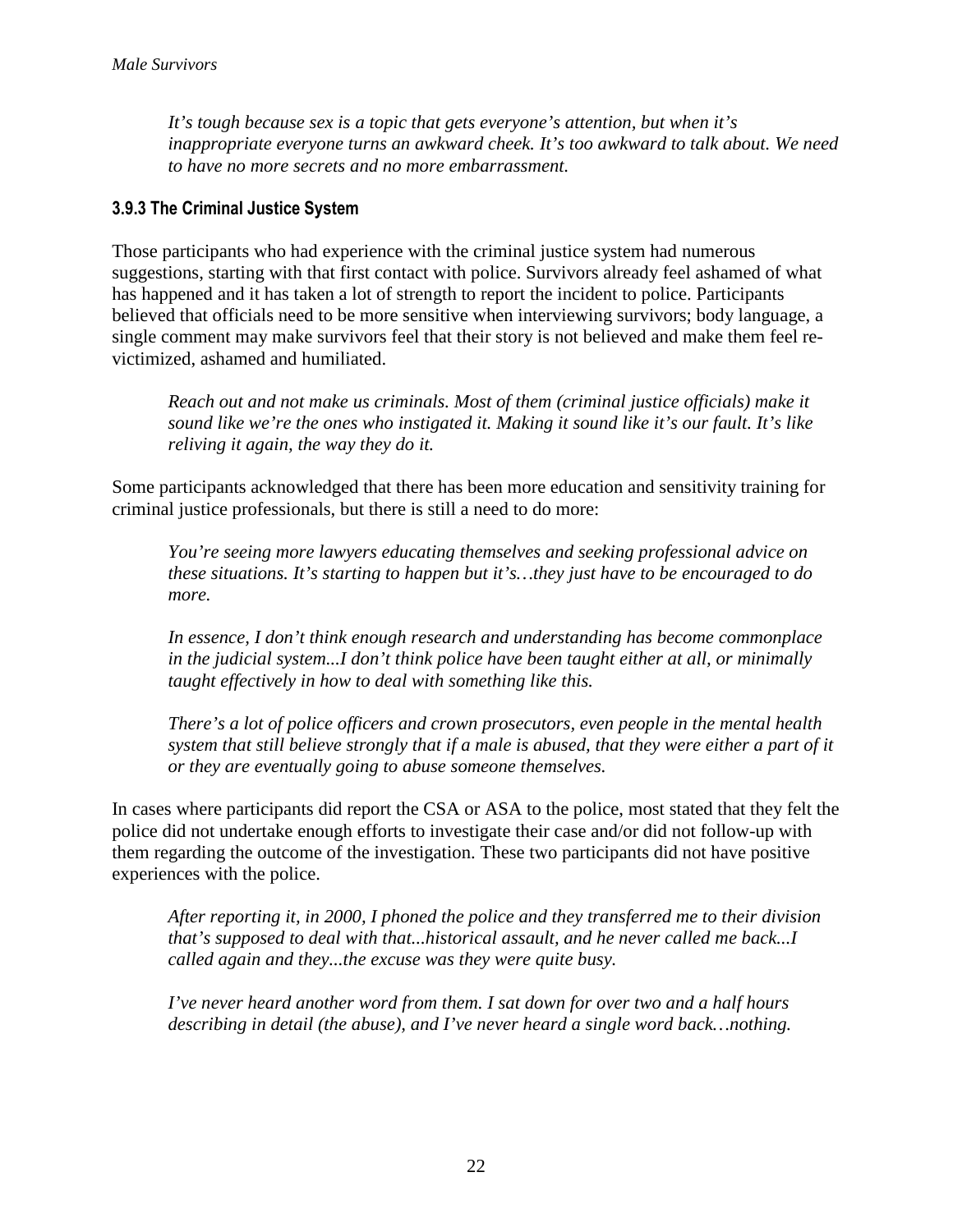Almost a quarter (23%) of the participants suggested that the courts need to give longer sentences to send a strong message to society about the serious impacts of CSA and ASA on the survivors.

*It's important that people who are perpetrators see repercussions in others for the crime because the vast majority are never reported.*

*He stole five years of my life, if not more, especially my childhood. That's the part that I really feel I lost. You know, you see they get two years or three years, and I'm thinking the sentences are often too light, for the person that's been abused.* 

Some participants discussed the importance of having support either in the form of an advocate or a support person, such as a counselor, to help them get through what can be a long and very difficult process:

*More people to work with the victims through the court system… To make things easier for the victims and help them through it.* 

This participant described this need very clearly:

*I want someone who can go with me and be an ally. Someone who can advocate for me and who can help walk me through the system.* 

# **3.9.4 Support Services**

Most participants expressed gratitude for the services of the support centre they were attending. In many cases, participants stated this was their only source of support to cope with the trauma of the sexual assault/abuse. As one participant stated:

*When I came here it was an immense help, right off the bat there was an empathy and a distinct understanding of what I was going through... that would help me deal effectively with the depression, the lack of confidence, going back into the workforce, dealing with my friends, dealing with my family, and dealing with relationships, which has been a very lonely process.*

In addition, participants stated that they received valuable information regarding the criminal justice system. As this participant noted,

*The centre has also been helpful in making me aware of what options there are in the judicial system and so forth. Essentially, without the services that are provided here, I would have been pretty much high and dry as far as any other options.... .* 

The majority of the participants stated that having a safe place (like the two centres) to talk about the abuse had been incredibly helpful. The comment below reflects the need for such safe places.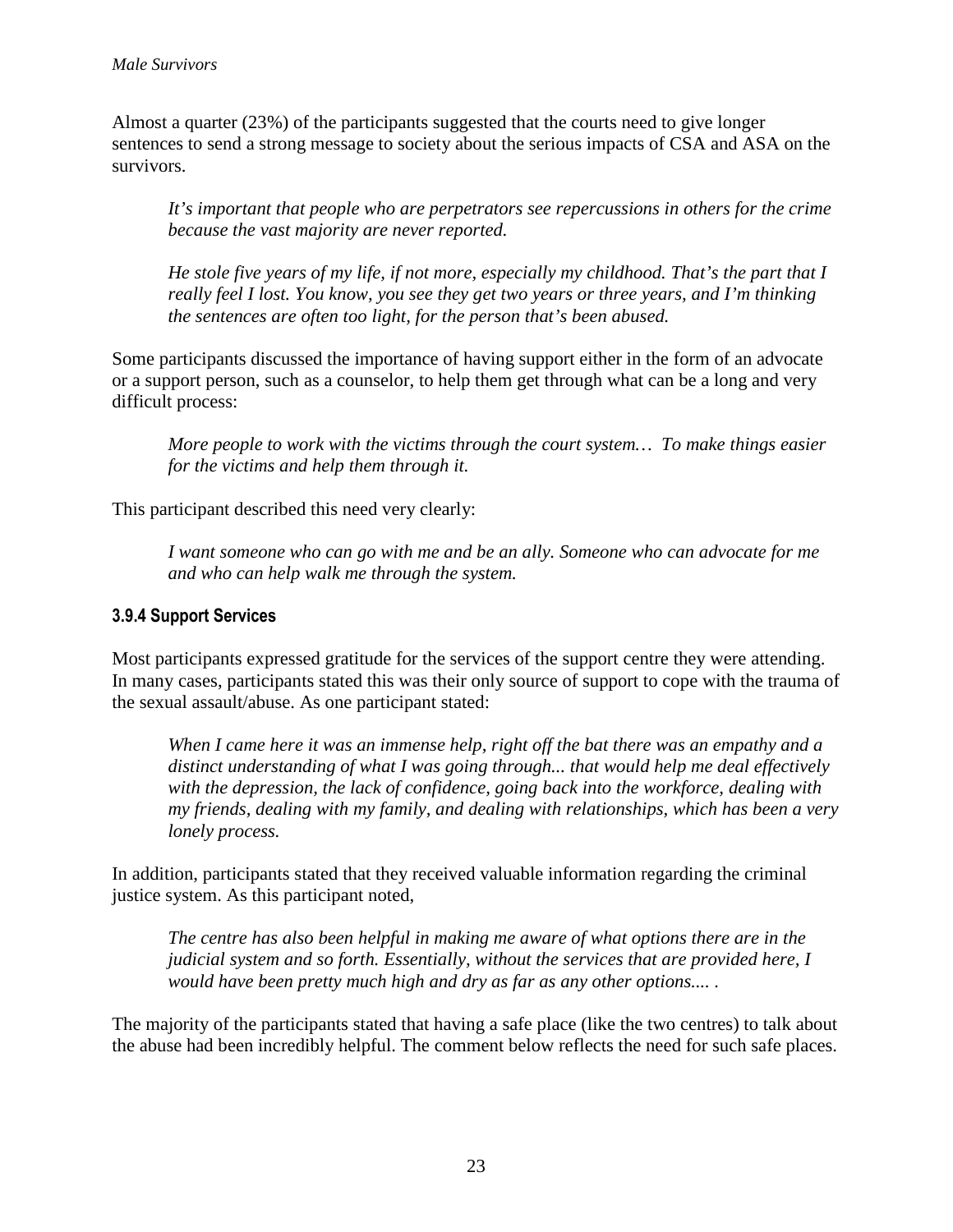*Create safe havens where they (survivors) can seek shelter, where they can get the help they need and feel safe and protected.* 

Some participants commented on the lack of services for male victims in Canada, suggesting that there should be more.

*I don't understand why every city doesn't have this. Because a lot of these people that are on the street have been sexually abused and there's no place for them to go. They fall right through the cracks and they end up on drugs or with mental illness.* 

*More groups throughout Canada – should be at least one group in every province.* 

*And so men finally get to a point where they say, okay, I need help, and there's nothing offered – I shouldn't say nothing, but very little.*

It was also suggested that governments provide financial aid to victims who may lack of financial means to pay for counseling services, in particular in cases where victim services and/or compensation are only available to those who report the crime to the police.

*For a lot of people, if they don't want to be involved with victim services because they're scared to be involved with the criminal justice system, they can't afford counselling. So I think there should be some subsidies for these people who don't want to go through the criminal justice system as they still need counselling. You can't heal from something like this without some kind of professional help.* 

Overall, participants called for more male-specific support services in each jurisdiction. All participants understood that sexual assault is a gendered crime and that women are 10 times more likely to be a victim of sexual assault than men (Vaillancourt 2010, 10) and hence, why there are more support services for women than men. Yet underlying responses to these questions were feelings of unfairness, that it is important to. . .

*Make sure government provides funding equally to all organizations, both men and women's groups.* 

The suggestions provided by participants were thoughtful and based on their own experiences with society's attitudes towards male CSA and ASA, with the criminal justice system and with support services. As well, the participants are well placed to understand the needs of male survivors and what makes a difference for them in order to begin healing.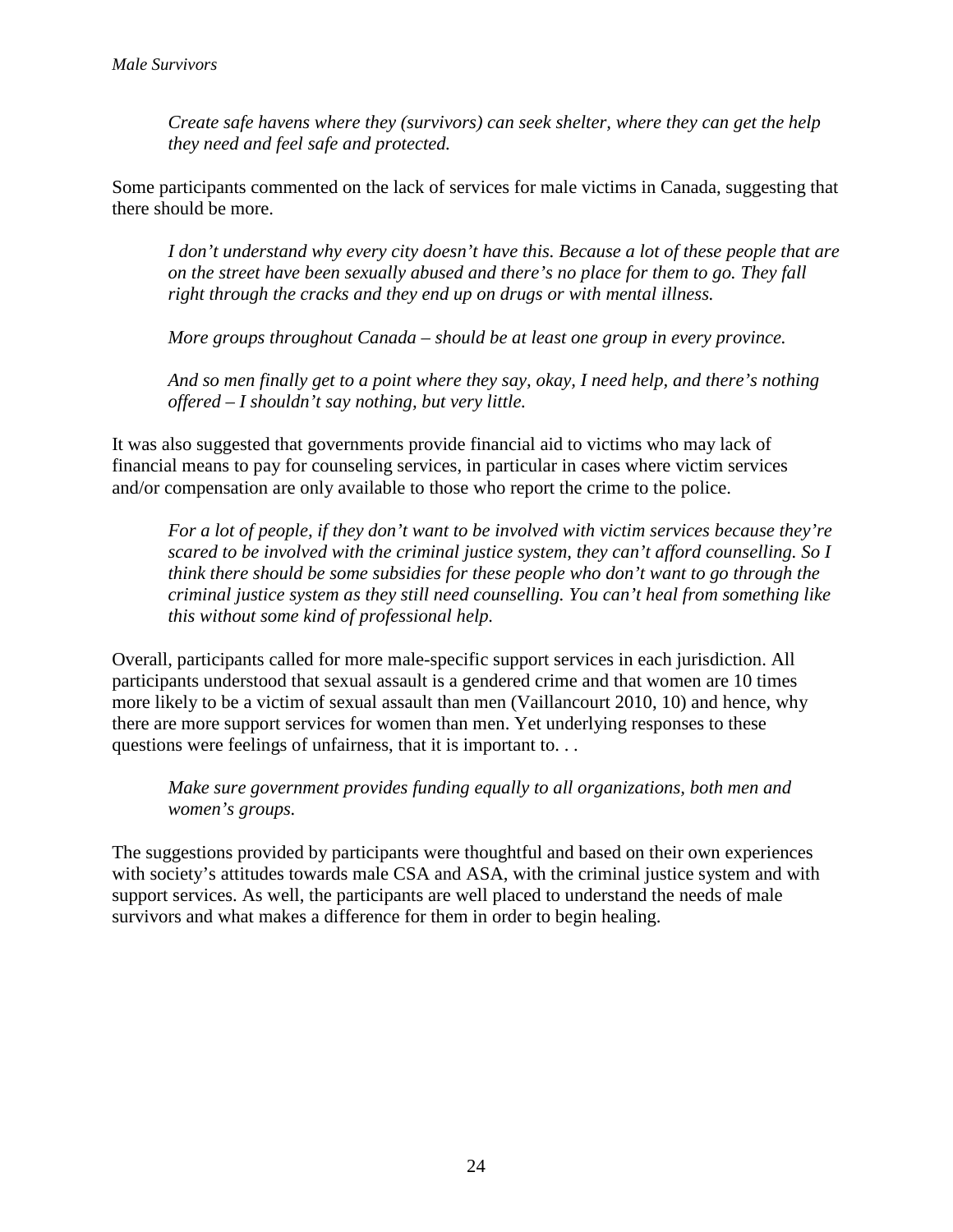#### **4.0 Conclusion**

This study represents one of the few in Canada to examine in depth the experiences of male CSA and ASA survivors. The debilitating emotional and psychological impacts on the survivors and the important role that support services played in their recovery were both highlighted in the findings; these findings suggest the need to raise awareness and to address myths and stigma in communities so that children of today and tomorrow do not experience the pain and suffering expressed by all of the participants.

Of the participants in this study who experienced CSA, one of the top reasons for not reporting it to police was shame. While the shame and stigma of male CSA and ASA must be addressed with criminal justice professionals and also the public, these must also be addressed with survivors themselves. This is where the "safe haven," such as a centre dedicated to working with male survivors, can play a pivotal role; men know that even while sitting in the waiting area, everyone understands what they are going through and there is no judgment. There are many models of delivery for support services; participants in this study highlighted the need for more services that are specifically designed for men, taking into consideration their experiences and needs.

Improving survivors' knowledge regarding the criminal justice system is essential to ensure that individuals know they have options and the possible results from choosing different options. In addition, it is important that survivors have realistic expectations of the criminal justice system; the process can be long with many delays; giving testimony and being cross-examined by defence counsel can be very difficult; an acquittal is one possible outcome of a trial; and if there is a conviction, the sentence may not seem appropriate. Those who did report and went through the entire process should be commended for their strength and perseverance.

This study confirms findings in previous studies in terms of effects of male CSA and ASA, reporting practices, coping strategies and support services. It also adds in-depth insights of the experiences of men who have been able to access support services. All those interviewed were pleased to give their time and hoped that their experiences would make a difference for other boys and men who have had similar experiences. Since these interviews took place, Canadians' awareness has increased as a result of the Cornwall Inquiry[9](#page-22-0) and several high profile cases.[10](#page-26-0) There continues to be few services specifically for men across the country,[11](#page-26-1) but awareness about the prevalence and nature of male CSA and ASA is increasing in both the public realm, as well as amongst criminal justice professionals, policy and decision makers.[12](#page-26-2) More remains to be done and it is hoped that this study has contributed to society's understanding of male sexual abuse and assault.

 $\overline{a}$ 

<sup>&</sup>lt;sup>9</sup> For information about the Cornwall Inquiry and resulting report and recommendations which were released in December 2009, see<http://www.attorneygeneral.jus.gov.on.ca/inquiries/cornwall/en/index.htm> (accessed August 12, 2012).

<span id="page-26-0"></span><sup>&</sup>lt;sup>10</sup> See for example the case against Graham James, at

<http://www.cbc.ca/news/canada/manitoba/story/2012/02/21/mb-graham-james-sentencing-hearing.html> (accessed August 12, 2012).

<span id="page-26-1"></span> $11$  In 2011, Ontario committed to expanding support services for men. See media release at:

<span id="page-26-2"></span><http://www.attorneygeneral.jus.gov.on.ca/english/news/2011/20110413-male-nr.asp> (accessed August 9, 2012) <sup>12</sup> See *supra,* notes 9-11.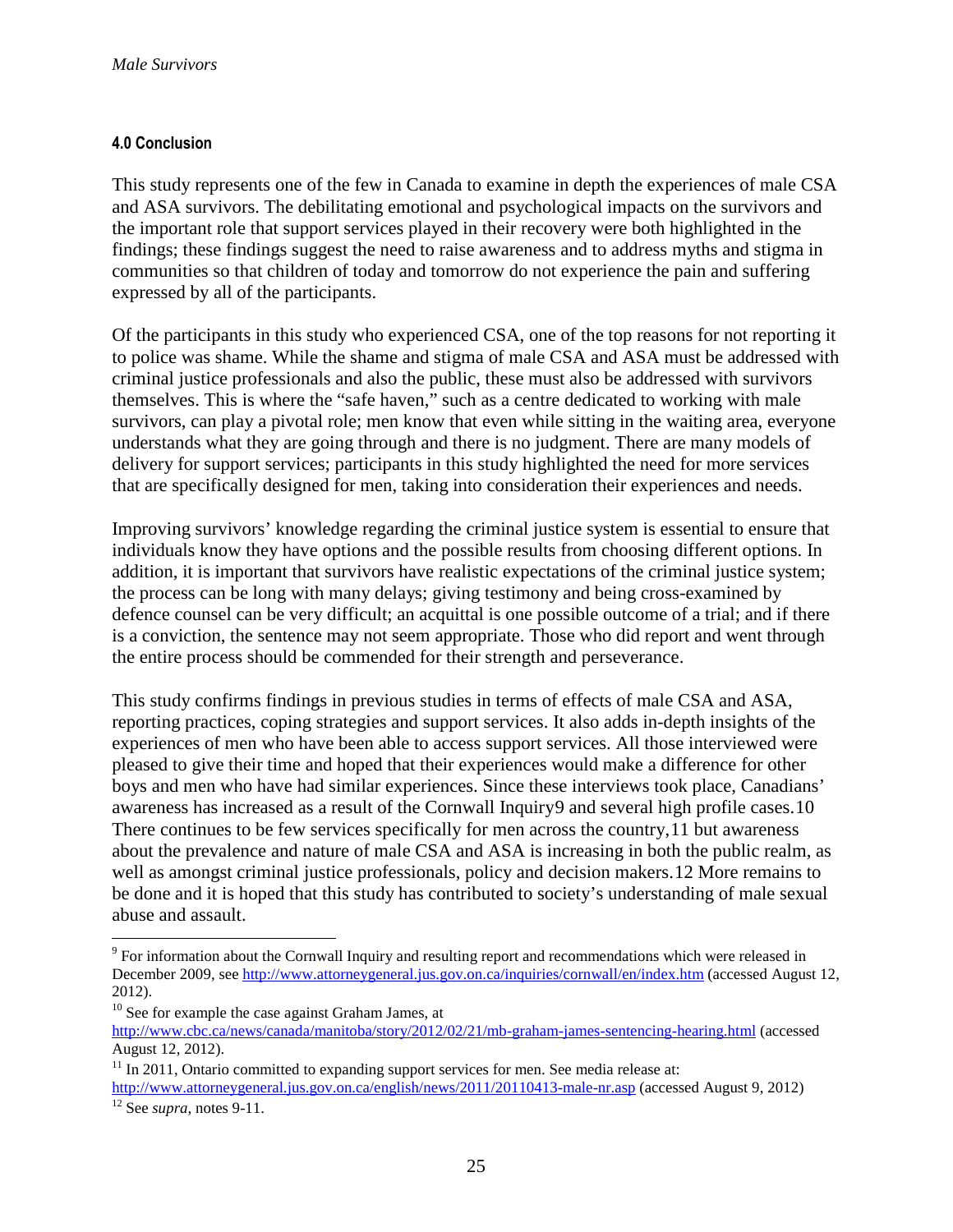#### **References**

Alaggia, R. and G. Millington. 2008. Male Child Sexual Abuse: A Phenomenology of Betrayal. *Clinical Social Work Journal*. 36:265-275.

Badgley, R.F. (chair). 1984. *Sexual Offences Against Children: Report of the Committee on Sexual Offences Against Children and Youth.* Minister of Supply and Services, catalogue no J2-50/1984E: Ottawa.

Brennan, S. 2012. *Police-reported crime statistics in Canada, 2011.* Statistics Canada: Ottawa.

Brennan, S. and A. Taylor-Butts. 2008. *Sexual Assault in Canada, 2004 and 2007*. Statistics Canada: Ottawa.

Fuller, S. and N. Smith. 2008. *Scan of Support Services Available to Male Survivors of Sexual Assault*. Atlantic Evaluation Group Inc.

Godbot, N. and S. Sauborin. 2007. La Relation entre l'abus Sexuel Subi Durant l'enfance et la Satisfaction Conjugale Chez l'homme. *Canadian Journal of Behavioural Science*. 39:1, 46-59.

Hill, J. 2009. *[Working with victims of Crime: A Manual Applying Research to Clinical Practice.](http://canada.justice.gc.ca/eng/pi/pcvi-cpcv/pub/res-rech/index.html)* Department of Justice Canada: Ottawa. Available at: [http://canada.justice.gc.ca/eng/pi/pcvi](http://canada.justice.gc.ca/eng/pi/pcvi-cpcv/pub/res-rech/hill.pdf)[cpcv/pub/res-rech/hill.pdf](http://canada.justice.gc.ca/eng/pi/pcvi-cpcv/pub/res-rech/hill.pdf)

King, M., A. Coxell and G. Mezey. 2002. Sexual molestation of males: Associations with psychological disturbance. *British Journal of Psychiatry.* 181:153-157.

Koshan, J. 2010. *The Legal Treatment of Marital Rape and Women's Equality: The Canadian Experience.* Accessed August 12, 2012, at http://theequalityeffect.org/pdfs/maritalrapecanadexperience.pdf

McDonald, S., A. Wobick and J. Graham. 2006. *Bill C-46: Records Applications Post-Mills, A Caselaw Review.* Department of Justice Canada: Ottawa. Accessed August 1, 2012, at: http://canada.justice.gc.ca/eng/pi/rs/rep-rap/2006/rr06\_vic2/rr06\_vic2.pdf

Perreault, S. and S. Brennan. 2010*. Criminal Victimization in Canada, 2009.* Statistics Canada: Ottawa.

Stermac, L., G. del Bove and M. Addison. 2004. Stranger and acquaintance sexual assault of adult males. *Journal of Interpersonal Violence.* 19:901-915. Tewksbury, R. 2007. Effects of sexual assaults on men: Physical, mental and sexual consequences*. International Journal of Men's Health*. 6(1):22-35.

Trocmé, N., B. Fallon, B. MacLaurin, V. Sinha, T. Black, E. Fast, C. Felstiner, S. Hélie, D. Turcotte, P. Weightman, J. Douglas, and J. Holroyd. 2010. *Canadian Incidence Study of*